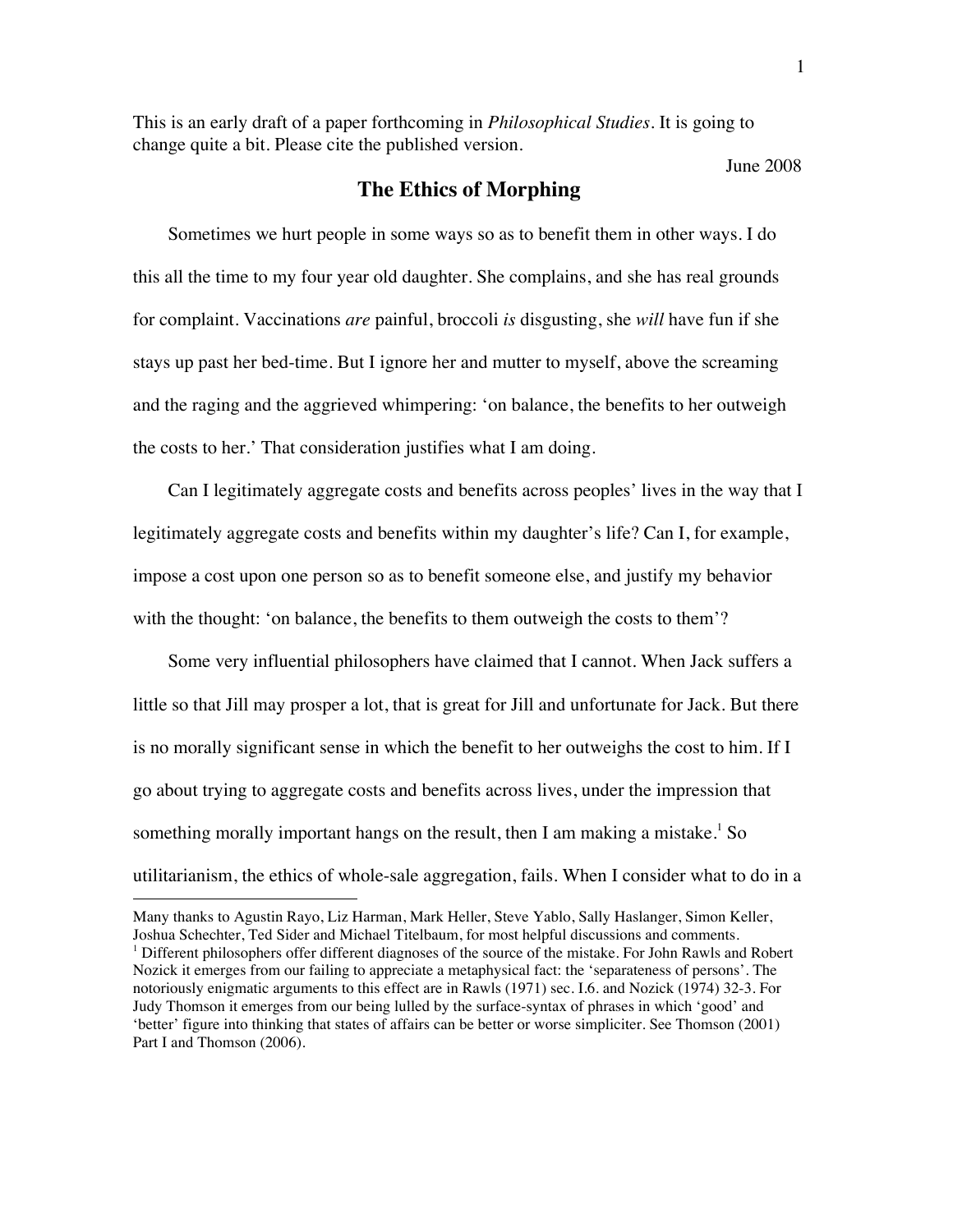case when people's interests conflict, I must think in terms of *rights*, *desert*, *fairness…* and so forth.

This is a very attractive idea. But sometimes very attractive ideas unravel when you inspect them closely. In this paper I will develop a line of thinking that tells in favor of inter-personal aggregation in a certain class of situations. It goes roughly like this: Identity across states of affairs is a slippery thing. Take a walk across physical space and you will find that the boundaries between people are, in all but exceptional cases (mothers and fetuses, conjoined twins), pretty clear. Take a walk along an appropriate path across the space of all possible states of affairs and you will find that the boundaries between people are less clear. You will find people blending smoothly into other people: Russell into Frege, Churchill into Hitler, Saint Francis of Assisi into Genghis Khan. Because identity across states of affairs is slippery in this way, if you care about making things better for particular people, and you are consistent, then, in certain situations, you must trade-off costs and benefits across lives.

I will begin by looking at one case in which there is a temptation to aggregate interpersonally, and then generalize.

### **1. MORPHING AND NON-IDENTITY CASES**

#### **1.1 One Non-Identity Case**

#### *Charlotte*

Charlotte is wondering whether to conceive and bear a child now, when she is fourteen, immature, feckless, besotted with an unsteady boyfriend, or wait eleven years.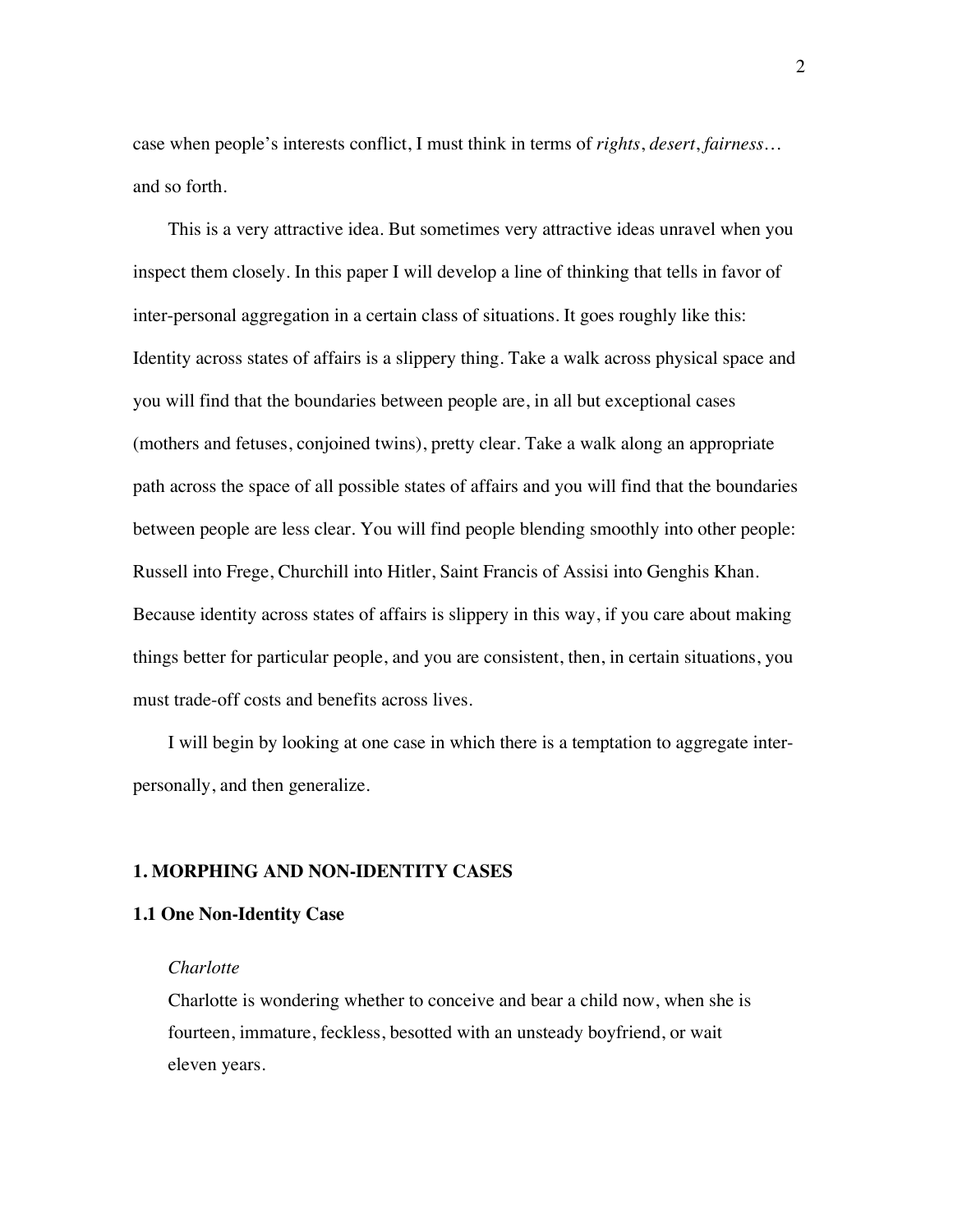If Charlotte appealed to you for advice, you might be tempted to tell her that she ought to wait – "After all," you might be tempted to say, "even if you have convinced yourself that this is what *you* want, consider your baby. If you go ahead now then your baby will, most probably, have a poor quality of life. If you wait then your baby will, most probably, have a higher quality of life. It will be better, on balance, if you wait."

If the influential philosophers are right, then this looks like one instance of the interpersonal aggregative mistake. If Charlotte goes full-steam ahead then she will have one baby. If she waits then she will, most probably, have a different baby. So the states of affairs she is in a position to bring about are, most probably, something like these:

- $S<sub>lames</sub>$  In which Charlotte conceives and bears her only baby when she is fourteen, and baby James has a predictably poor quality of life.
- $S<sub>Jane</sub>$  In which Charlotte waits until she is twenty five to have her only baby, and baby Jane has a predictably high quality of life.

The first state of affairs may be better for James than the second, the second better for Jane than the first<sup>2</sup>, but there is no significant sense in which the second is simply better than the first (or ought to be preferred over the first, or ought to be brought about rather than the first), just in virtue of the fact that Jane's quality of life in the second outweighs James' quality of life in the first. If you are to convince Charlotte that she ought to wait

 $\frac{1}{2}$ <sup>2</sup> Some writers (e.g. John Broome – see Broome (1999) sec. 14.3) would have it that we can't even say this. Loosely: you can't be better or worse off existing than not. More precisely: for any states of affairs A, B, and person P, A is better than B for P only if P exists in both A and B. Others (e.g. Josh Parsons – see Parsons (2002)) disagree.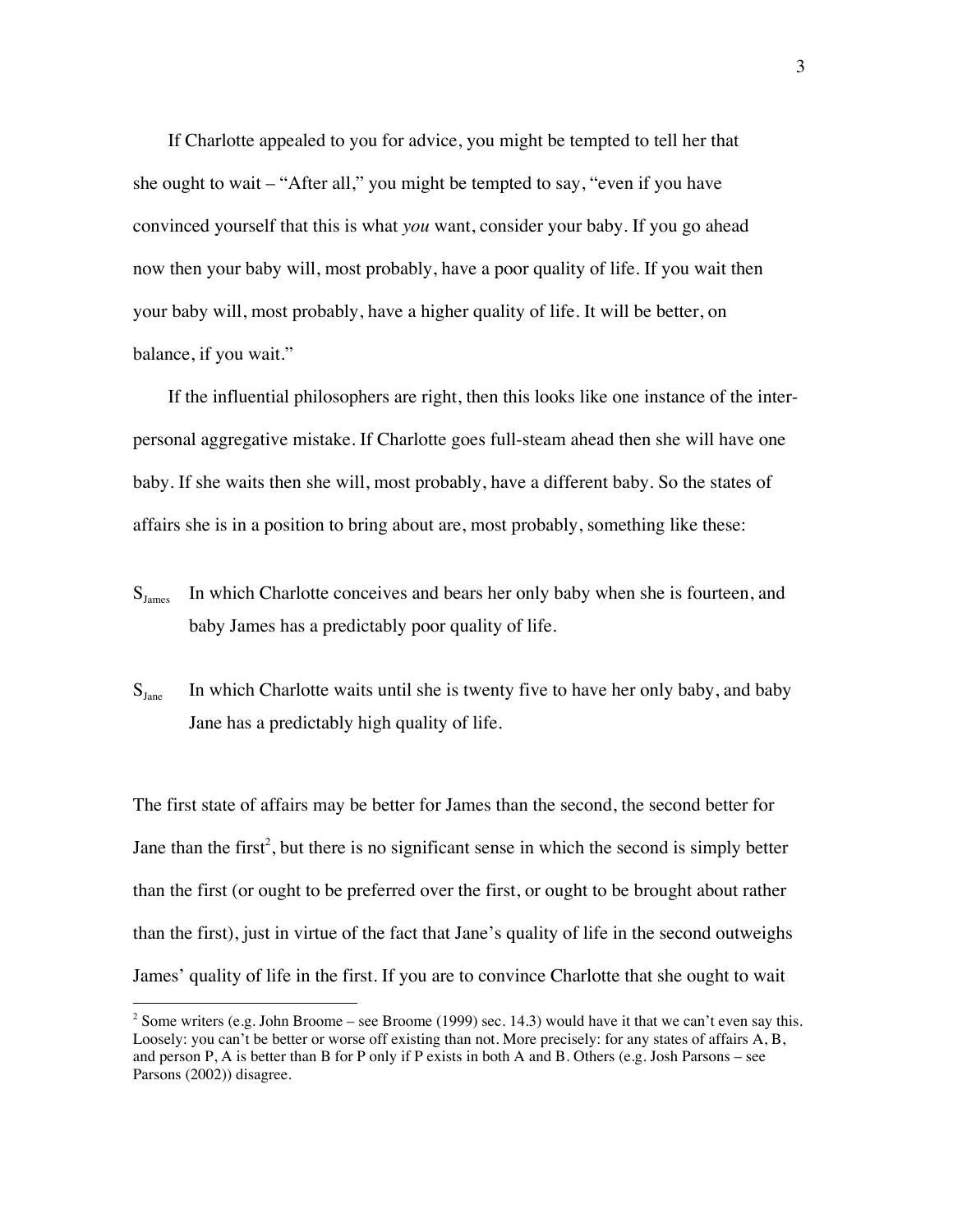by appeal to her child's quality of life, then you will have to do so in a much more circuitous way.<sup>3</sup>

But I say that, although James and Jane are different babies, it follows more or less directly from the fact that Jane's quality of life in  $S<sub>Jane</sub>$  is higher than James' quality of life in  $S<sub>Iames</sub>$ , that Charlotte should prefer that  $S<sub>Iane</sub>$ , rather than  $S<sub>Iames</sub>$ , come about. And I have an argument. I will call it the *morphing argument*.

It begins with the observation that parents have a moral obligation to care about their children in certain ways.<sup>4</sup> At the very least, parents ought to prefer that, other things being equal, any given child they have be better off. So, at the very least, we can say of Charlotte:

#### (Personal Dominance)

Charlotte ought to prefer a state of affairs in which she has a baby, over an all-other-

things-equal state of affairs in which she has the same baby and he or she is worse off.

This is a weak principle. What about cases in which all other things are not equal? What if there is some cost associated with the baby's being better off? What if Charlotte

<sup>&</sup>lt;sup>2</sup><br>3 <sup>3</sup> Derek Parfit, who first drew attention to this sort of case in Parfit (1984) sec. 122, took the view that the girl should wait, and should do so because a state of affairs like  $S<sub>James</sub>$  is, other things being appropriately equal, worse than a state of affairs like  $S<sub>Jane</sub>$ . Many writers, wanting to accept Parfit's judgment but reject his justification for it, have come up with ingenious and (I think) fragile justifications of their own. Some (e.g. Woodward (1986), Benetar (1997) and Schiffrin (1999)) appeal to the idea that Charlotte would wrong James by bringing about  $S<sub>lame</sub>$ . Others (e.g. Freeman (1997) and Harris (1998)) appeal to the idea that parents have unusual impersonal duties.)

<sup>4</sup> Someone might object: 'We certainly have a moral obligation to care *for* our children – to act in certain ways on their behalf. But it's not true that we have a moral obligation to care *about* our children – to prefer that they be better off. The proper objects of moral assessment are things we do, not things we want.' This strikes me as implausible. When my child falls off a distant play-structure, and I run over to her, I want her not to have hurt herself. If I didn't, if I was completely indifferent about whether she had broken her nose, I would be morally deficient.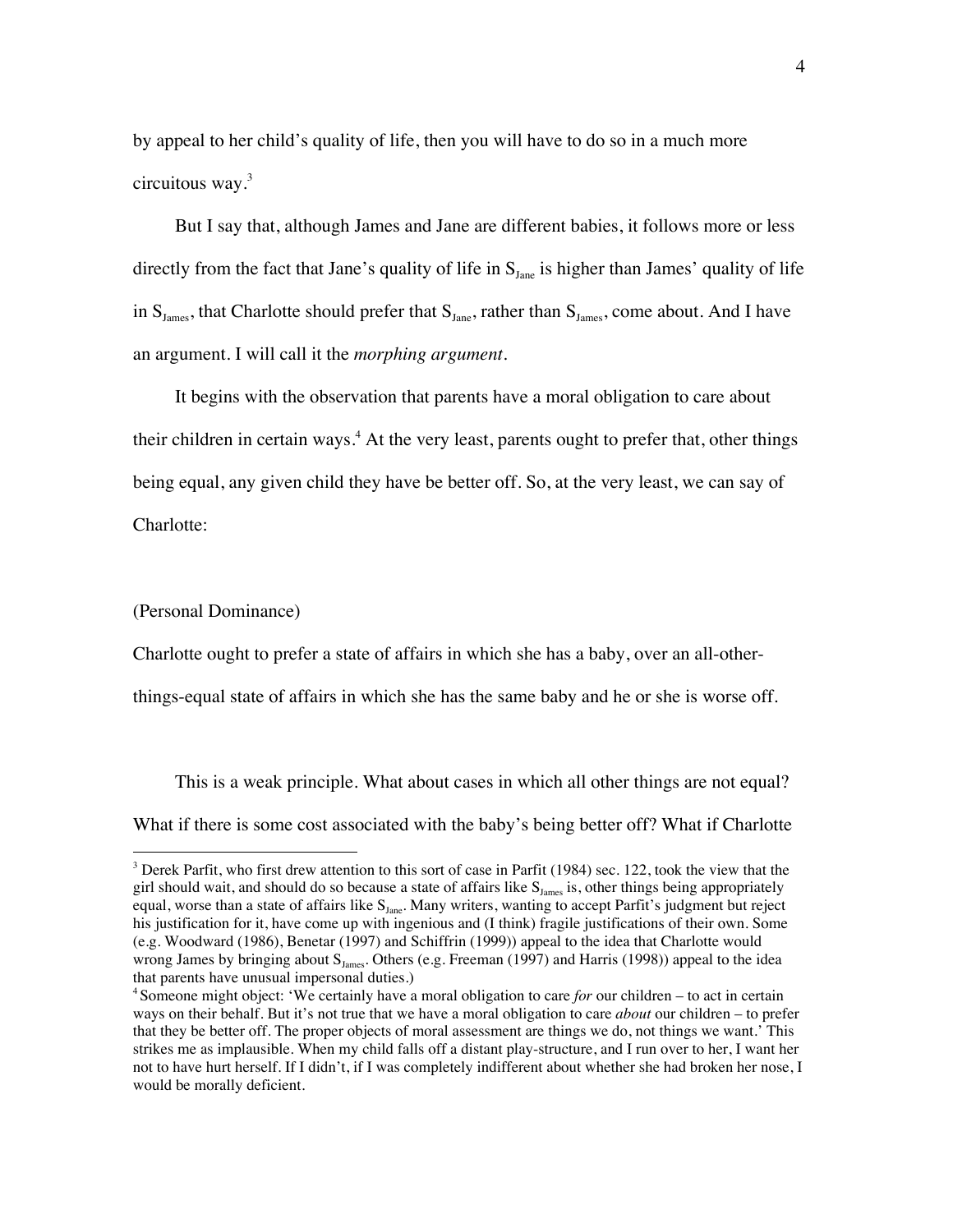will be worse off? What if a sibling will be worse off? What if there will be unwholesome inequity between the baby and its peers? Ought she to prefer that her baby be better off in spite of the cost? – The principle says nothing about whether she ought to have preferences in such cases. And what if Charlotte is deciding which baby to bring into the world? Ought she to prefer that she have a better off baby rather than a different, worse off baby? – The principle says nothing about whether she ought to have preferences in such cases.

Weak though the principle may be, it is all we need for now. But to make progress with the morphing argument we need to state it more precisely. In particular, we need to be clear about what sorts of things *states of affairs*, the things that can be better or worse for people, are. And we need to be clear about what it is for a baby in one state affairs to be *the same* as a baby in another state of affairs.

There are two very different ways of thinking about sameness-across states of affairs. I do not want to presume in favor of either way of thinking here, but the appropriate way to run the morphing argument depends on which way of thinking we adopt. So, over the next two sections, I will provisionally adopt one way of thinking (*counterpart theory*) and run the morphing argument one way, and then provisionally adopt the other (*real identity theory*) and run the morphing argument another way.

#### **1.2 Morphing Mk. 1: Counterpart Theory**

Let's assume, first, that states of affairs are possible worlds, and let's adopt a counterpart-theoretic treatment of sameness-across-worlds: Ordinary entities, like people, chairs and slugs, exist in one world only. Entities that exist in distinct worlds may be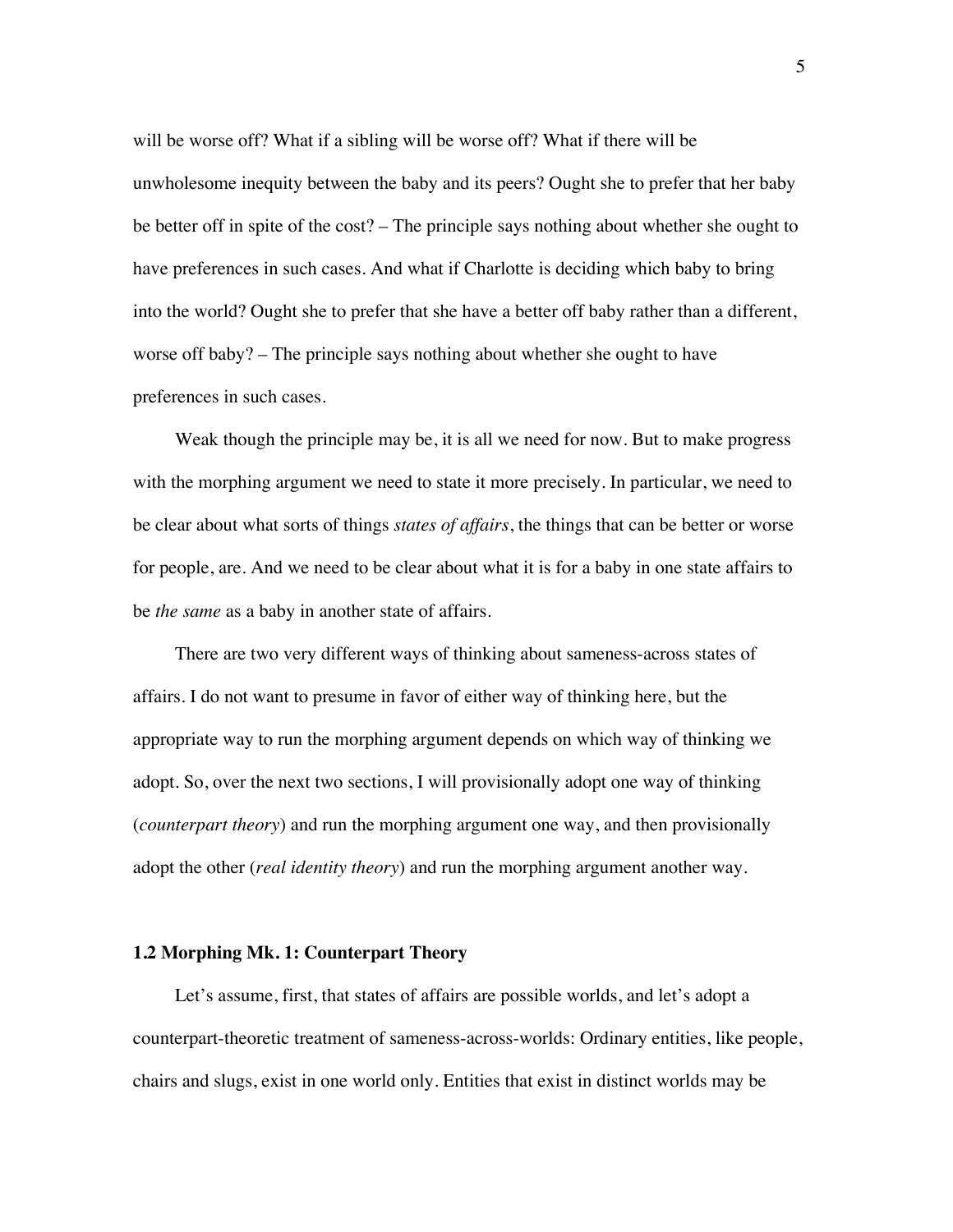qualitatively similar, and for the purposes of assessing de re modal claims (claims about how particular things could have been) it may be useful to consider appropriately similar entities in distinct worlds to be *counterparts*. This will allow us to say, for example, that it is true of any actual thing that it could have been thus-and-so if and only if it has a counterpart that is thus-and-so (so I could have been a superb tennis player, because I have an other-worldly counterpart who is a superb tennis player.) But an entity and its other-worldly counterpart are distinct things.<sup>5</sup>

Assuming all this, here is the natural way to state the dominance assumption precisely:

## (Personal Dominance)

For worlds  $W_i$ ,  $W_k$ , in which Charlotte-counterparts have counterpart babies  $B_i$ ,  $B_k$ , if  $B_i$ is better off than  $B_k$  and all other things are appropriately equal, then Charlotte ought to prefer that  $W_i$  be actual.

When are babies in different possible worlds counterparts? How you answer this question will depend on your views about personal essence, framed in the language of counterpart theory. Prima-facie plausible doctrines in this area are *genetic essentialism* (babies are counterparts only if their genetic profile is sufficiently similar), *essentialism about origins* (babies are counterparts only if the conditions under which they come into being are sufficiently similar) and *psychological essentialism* (babies are counterparts only if their present and future psychologies are sufficiently similar).

 <sup>5</sup>  $5$  See Lewis (1968), Lewis (1971), and Lewis (1986) section 4.3, for evolving expositions of the idea.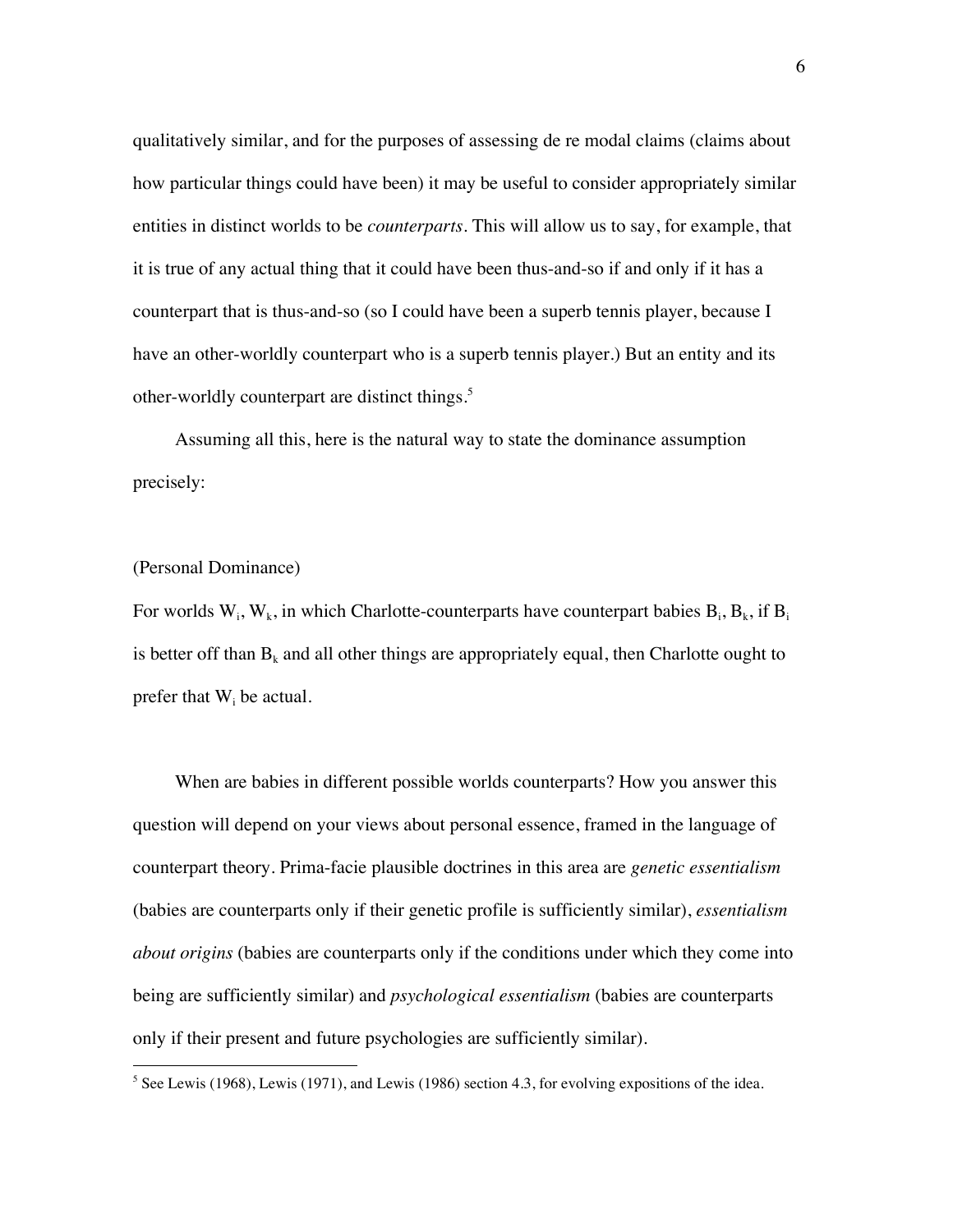On no plausible view about personal essence will it turn out that James and Jane are counterparts. We would clearly be blundering if we said to James "If Charlotte had just waited eleven years, and had a girl, with a different father, then you would have been a girl, born eleven years later, and you would have been better off." So *Personal Dominance* does not immediately imply that Charlotte ought to prefer that W<sub>Jane</sub>, the world in which she conceives happy Jane, rather than  $W_{James}$ , the world in which she conceives miserable James, be actual.

But now assume (plausibly enough, again) that our essences are not, along any dimension, *perfectly fragile* – which is to say that there is no respect of similarity and difference such that any two counterparts are precisely the same in that respect. Essence would be perfectly fragile with respect to origin, for example, if two babies are counterparts only if they came into being in exactly the same way – so, if my parents had conceived a baby qualitatively just like me, but one millisecond after I was actually conceived, and that baby had gone on to live a life just like mine, then I would never have existed. We assume that essence is not fragile in this way.

It follows that we can construct a *morphing*<sup>6</sup> sequence of intermediary worlds  $W_1$ ,  $W_2, \ldots, W_n$  such that:

### (Morphing)

James in  $W_{I_{\text{ames}}}$  has a counterpart in  $W_1$ , who has a counterpart in  $W_2, \ldots$ , who has a counterpart in  $W_n$ , who is a counterpart of Jane in  $W_{Jane}$ .

 <sup>6</sup>  $<sup>6</sup>$  I take it that the reader is familiar with 'morphing' animation software, invented in the 1980s and refined</sup> ever since. You input images of two objects (canonically: the president and a chimp) and it outputs an intermediary sequence of images. Play them in order and you see the one object smoothly transforming into the other.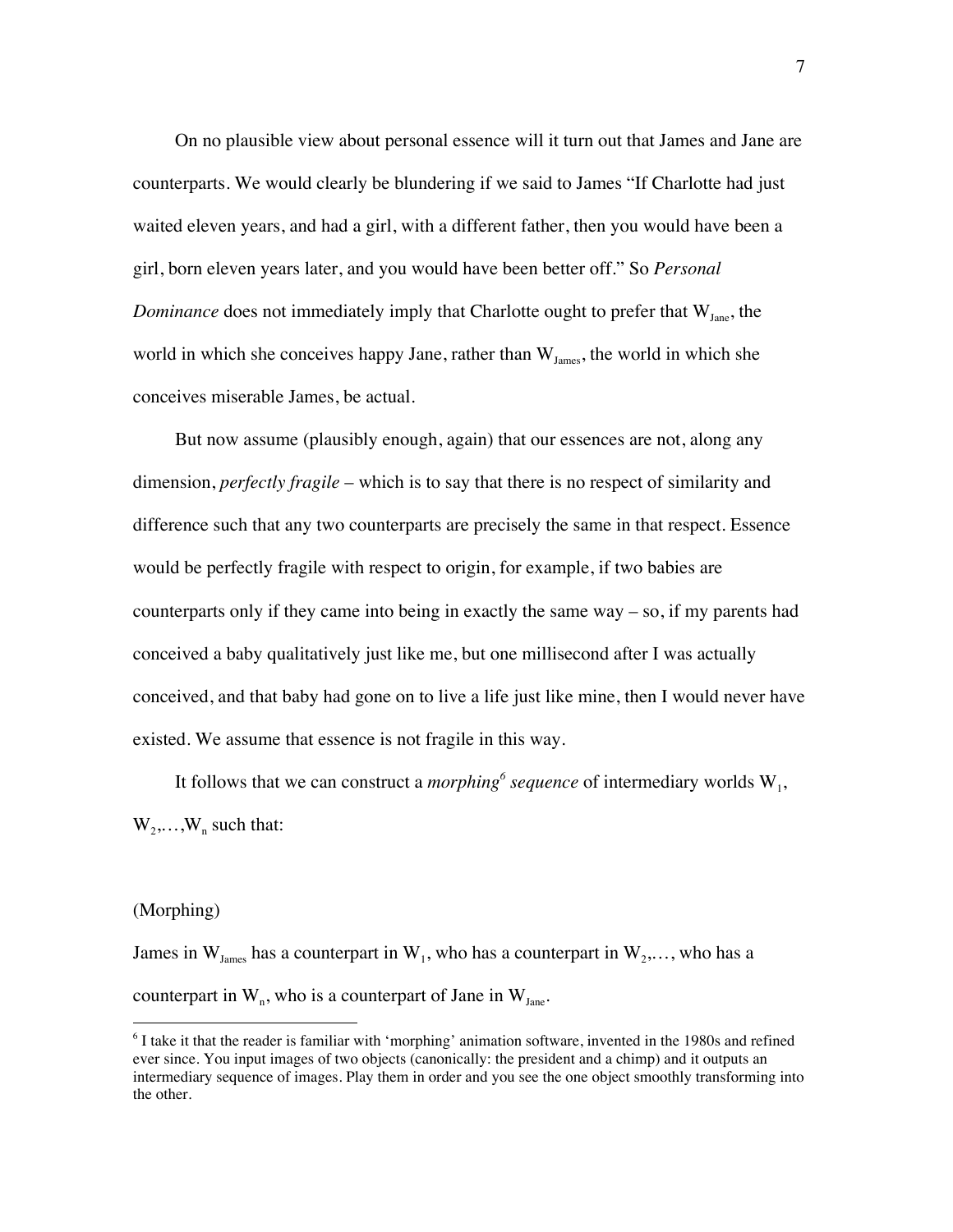As we move along this sequence so we encounter babies who are born increasingly later, increasingly less like James, increasingly more like Jane.

How many intermediary worlds will there need to be? What will the transitions need to be like? That depends on which views about personal essence are correct. So, for example, if *gender essentialism* is correct<sup>7</sup>, if no determinately male baby is a counterpart of any determinately female baby, then there will need to be some gender-ambiguity at some world in the sequence. There will need to be a gradual transition, mid-way through the sequence, from determinately male babies to determinately female ones. But if gender essentialism is false then there can be a clean jump. No matter. So long as essence is not perfectly fragile along any dimension, we know that a morphing sequence of some kind can be constructed.

Now assume (plausibly enough, again) that well-being is fine-grained. Between a great life like Jane's, full of love and hope and long, lazy evenings playing on the lawn, and a lousy life like James', full of deprivation and insecurity and long, anxious evenings wondering if he is going to eat dinner, there are ever-so many intermediaries, enough to allow us to construct a morphing sequence with the following feature:

### (Up-Slope Morphing)

James in  $W_{I_{\text{ames}}}$  is worse off than his counterpart in  $W_{I}$ , who is worse off than his counterpart in  $W_2, \ldots$ , who is worse off than her counterpart in  $W_n$ , who is worse off than her counterpart in  $W_{Jane}$ , Jane.

<sup>-&</sup>lt;br>7  $^7$  This is an odd view, of course. We ordinarily think that people survive sex-change operations. If a woman can become a man, then why couldn't a baby girl have been born a baby boy?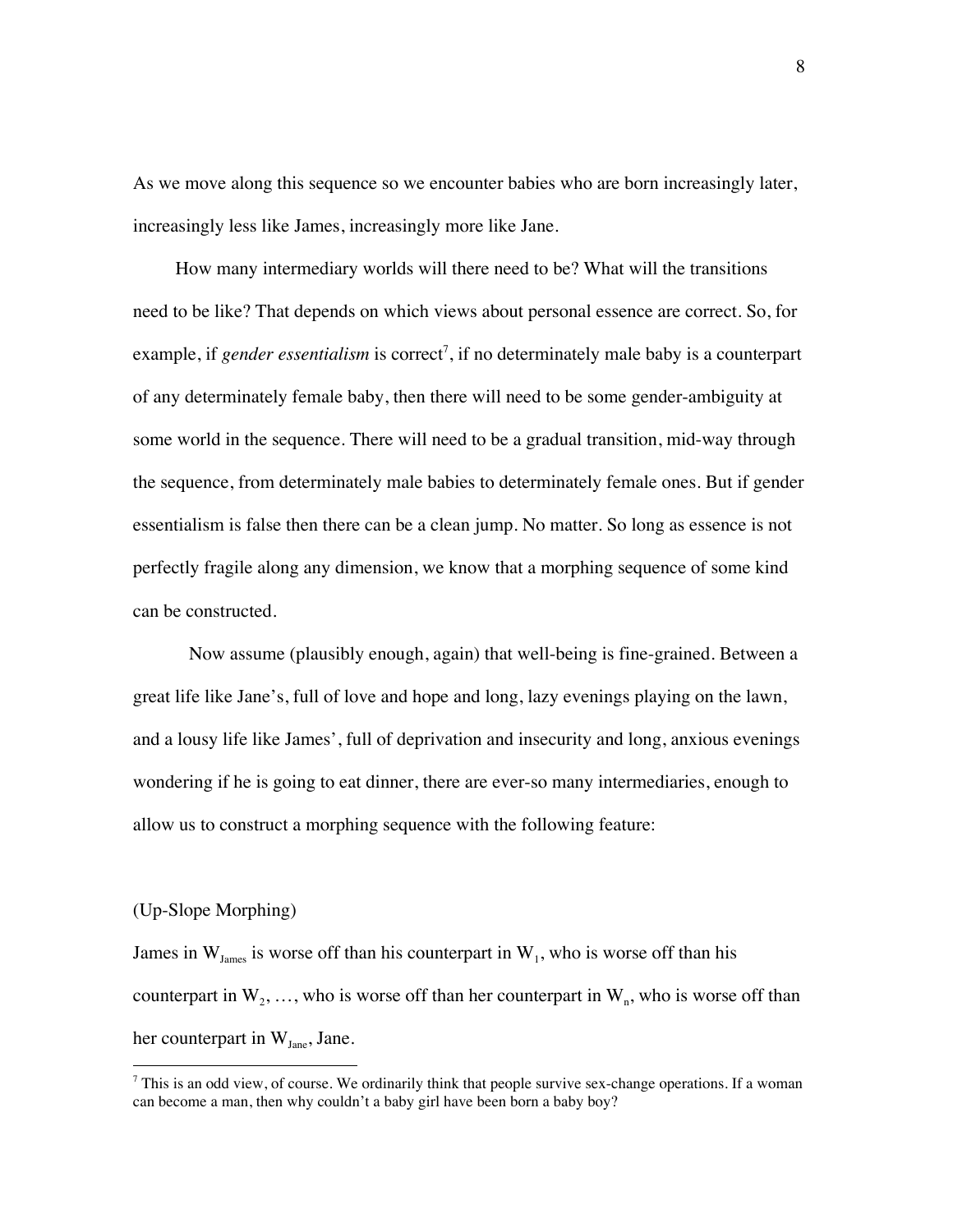Here is a picture of the sequence:

*An Up-Slope Morphing Sequence*



As we move along it so we encounter worlds that, by *Personal Dominance*, Charlotte ought to prefer over their predecessors, because in each world Charlotte's baby is better off than its counterpart in the predecessor world.

Finally, let us assume (plausibly enough, again) that practical rationality places certain constraints upon what states of affairs to prefer and bring about. In particular let us assume that if you are rational then, for worlds  $W_1, W_2, W_3$ ,

## $(Transitivity)^8$

If you prefer that  $W_1$  rather than  $W_2$  be actual, and you prefer that  $W_2$  rather than  $W_3$  be actual, then you prefer that  $W_1$  rather than  $W_3$  be actual.

 <sup>8</sup> <sup>8</sup> This is a foundational assumption of much decision-theory. Some dispute it. I won't get into that debate here. Let it suffice to say that if the cost of being an anti-aggregationist is to have intransitive preferences then many will, quite understandably, find that cost too high to bear.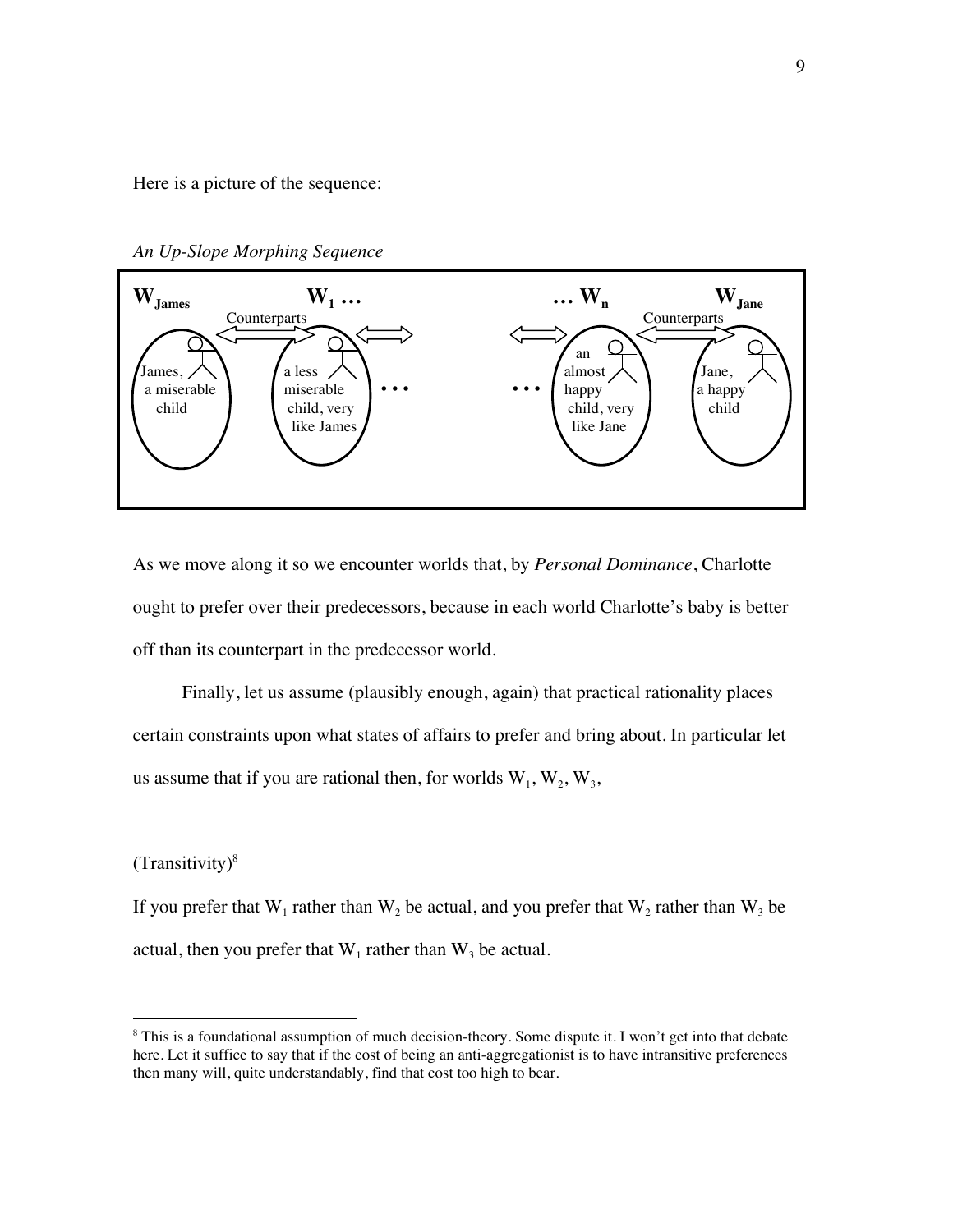It follows from *Transitivity* that if Charlotte is decent (she has the preferences that she ought, morally, to have – in particular, her preferences conform to the *Personal Dominance* principle) and rational then she will prefer that  $W_{I_{\text{anc}}}$ , rather than  $W_{I_{\text{ames}}}$ , be actual. If she is decent and rational then she will prefer that Jane come into being rather than James, just because Jane will have the higher quality of life. $9$ 

## **1.3 Morphing Mk. II: Real Identity Across States of Affairs**

What to make of this argument? It relies, of course, upon a particular way of thinking about sameness-across-states of affairs – where states of affairs are the things that we are in a position to bring about by acting one way or another, and the things whose relative merits for people have a significant bearing on what we ought to do. Entities that exist in one state of affairs do not exist in another. There is a surrogate for identity-across-states of affairs: the counterpart relation. But, while identity is transitive, the counterpart relation is not. That is what gets the argument going.

You can, reasonably enough, take issue with this way of thinking about samenessacross states of affairs. You can insist upon thinking of states of affairs as ways for things to be for particular people. Things can be different ways for one person, so one person may figure in more than one states of affairs. In short: there is *real identity* across states of affairs.10

<sup>-&</sup>lt;br>9 <sup>9</sup> Note that the conclusion is not that it is morally permissible for Charlotte to prefer to have the later child. This is something that opponents of inter-personal aggregation readily accept – after all, we are free to care about all sorts of things that have no moral significance. The conclusion is rather that if Charlotte does not prefer to have the later child then she is either morally or rationally deficient. This is something that opponents of inter-personal aggregation do not accept.<br><sup>10</sup> A side-observation: this view, combined with the view that identity is a primitive notion (What is it for

this thing and that to be one and the same? Just for them to be one and the same. Nothing more informative can be said.) is often attributed to Saul Kripke, and often contrasted with David Lewis' counterpart theoretic treatment of sameness-across possible worlds. But Lewis may not have disagreed with Kripke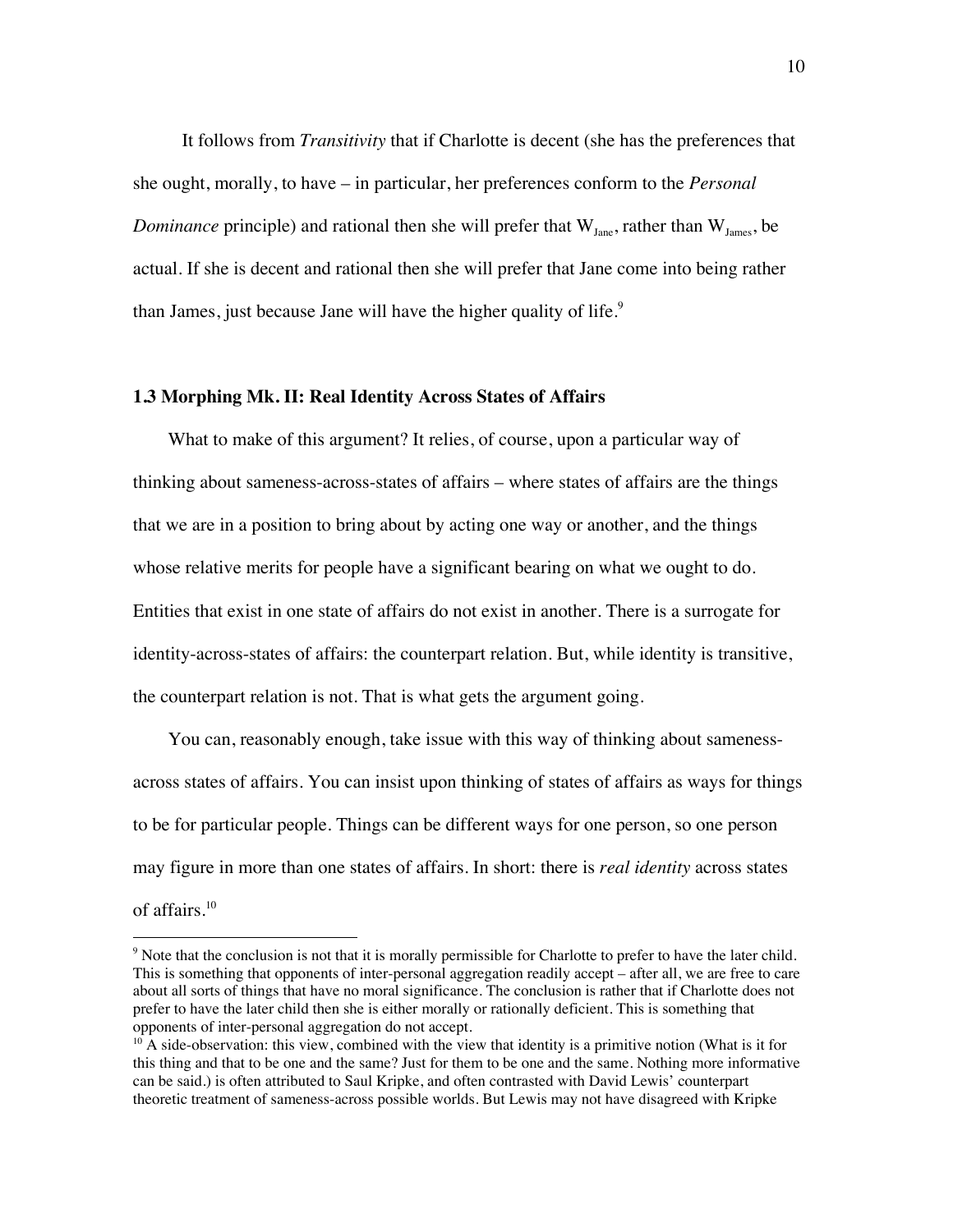Given this different picture of sameness-across-states of affairs, here is the natural way to state the dominance assumption precisely:

#### (Personal Dominance)

 $\overline{a}$ 

For states of affairs  $S_1$ ,  $S_2$ , if Charlotte has one baby in both, and her one baby in  $S_1$  is her one baby in  $S_2$ , and that baby is better off in  $S_1$ , then, all other things being appropriately equal, she ought to prefer that  $S_1$  come about.

When is Charlotte in a position to bring about states of affairs in which she has the very same baby? How you answer this question will depend on your views about personal essence. Let's consider a particular example, a variant on our original example: Charlotte can bring it about that she has a baby by pressing any one of a range of buttons. If she presses the first then she will have a miserable baby boy at the age of fourteen. If she presses the next then things will be, qualitatively speaking, just as they are in the first intermediary world of the up-slope morphing sequence we considered earlier: she will have a slightly less miserable child, slightly later. If she presses the next then things will be, qualitatively speaking, just as they are in the second intermediary world in the upslope morphing sequence… And if she presses the last then she will have a happy baby girl at the age of twenty five.

On any plausible view about personal essence it will be true that:

very much at all. Lewis also thought that identity is a primitive notion, and he thought that, although actual things do not exist in non-actual possible worlds, non-actual possible worlds in which counterparts of actual things exist nonetheless *represent* actual things. Supposing that Humphrey lost the presidential election, a non-actual world in which a Humphrey counterpart wins represents Humphrey, our Humphrey, that very same person, winning. It represents a way for Humphrey to be. See Lewis (1986) p.194. Think of the totality of what is represented as a state of affairs and you have Kripke's view: states of affairs are ways for particular things to be.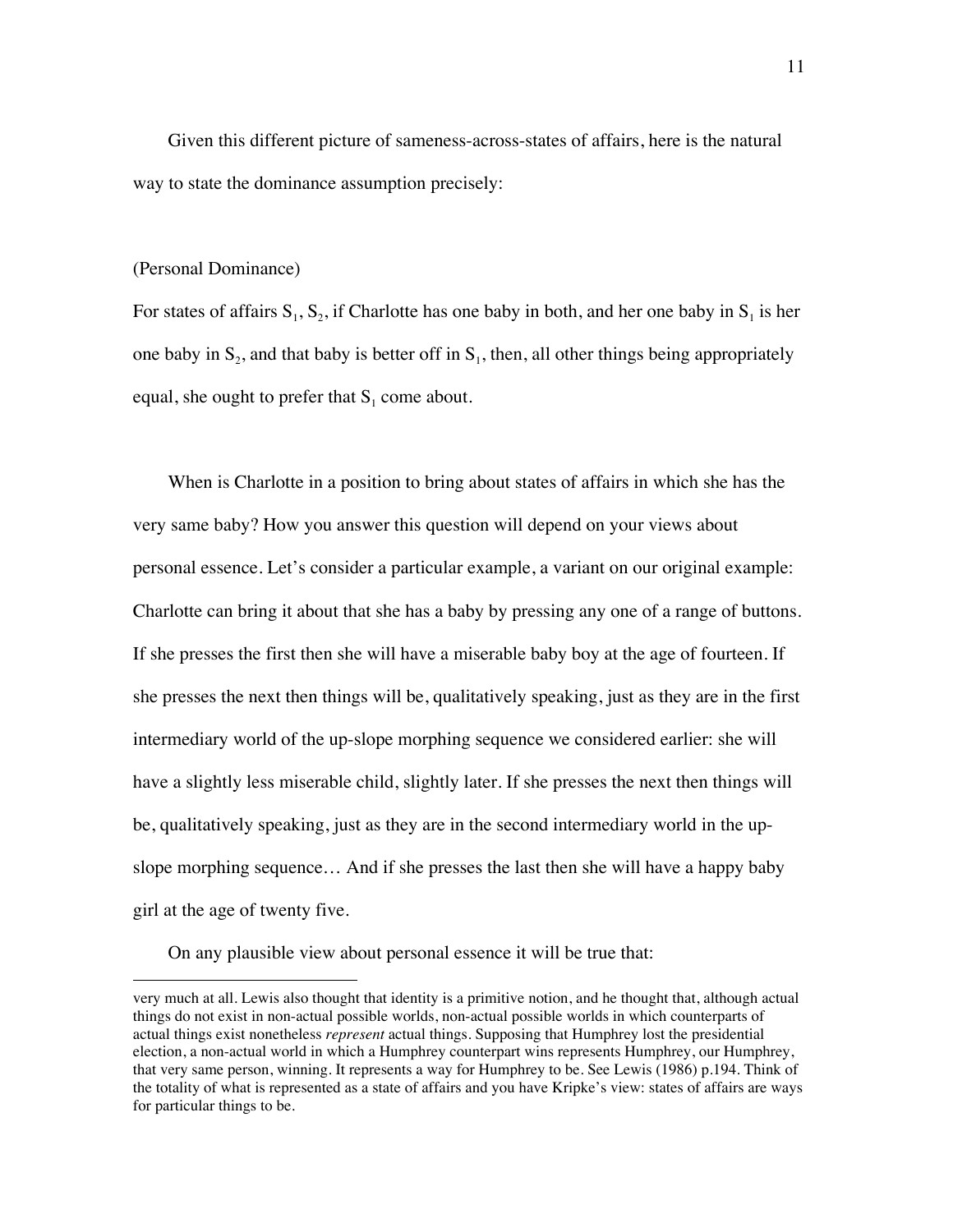#### (Essence is Somewhat Fragile)

If Charlotte actually presses the first button then, if she had pressed the last button, her actual child, James, would not have existed.

Now things look promising for opponents of inter-personal aggregation. Suppose that Charlotte actually presses the first button. *Personal Dominance* does not entail that she ought to prefer the state of affairs that would have come about if she had pressed the last button, call it S<sub>waits</sub>, over the actual state of affairs, call it S<sub>@</sub>. (Why? – Because her child in  $S_{wairs}$  is not her child in  $S_{\omega}$ .) Nor is there any intermediary sequence of states of affairs  $S_1, \ldots, S_n$  such that *Personal Dominance* entails that she ought to favor  $S_1$  over  $S_\omega$ ,  $S_2$  over  $S_1, \ldots$ , and  $S_{\text{waits}}$  over  $S_n$ . (Why? – Because *Personal Dominance* only applies to a pair of states of affairs if Charlotte's baby in the one is her baby in the other. It cannot be that for some  $S_1, \ldots, S_n$ , her baby in  $S_\omega$  is her baby in  $S_1$ , and her baby in  $S_1$  is her baby in  $S_2,...$ , and her baby in  $S_n$  is her baby in  $S_{\text{waits}}$ , because her baby in  $S_{\omega}$  is not her baby in S<sub>waits</sub>, and identity is a transitive relation.)

Problem solved, you might think. And perhaps, you might think, this is a way to make sense of the notoriously elusive 'separateness of persons' objection to interpersonal aggregation: if counterpart theorists were right, if there were no real identity across states of affairs, just more or less qualitative similarity, then perhaps it would make sense to aggregate inter-personally, but there is real identity across states of affairs. Utilitarians fail to appreciate this, and that is where they go wrong.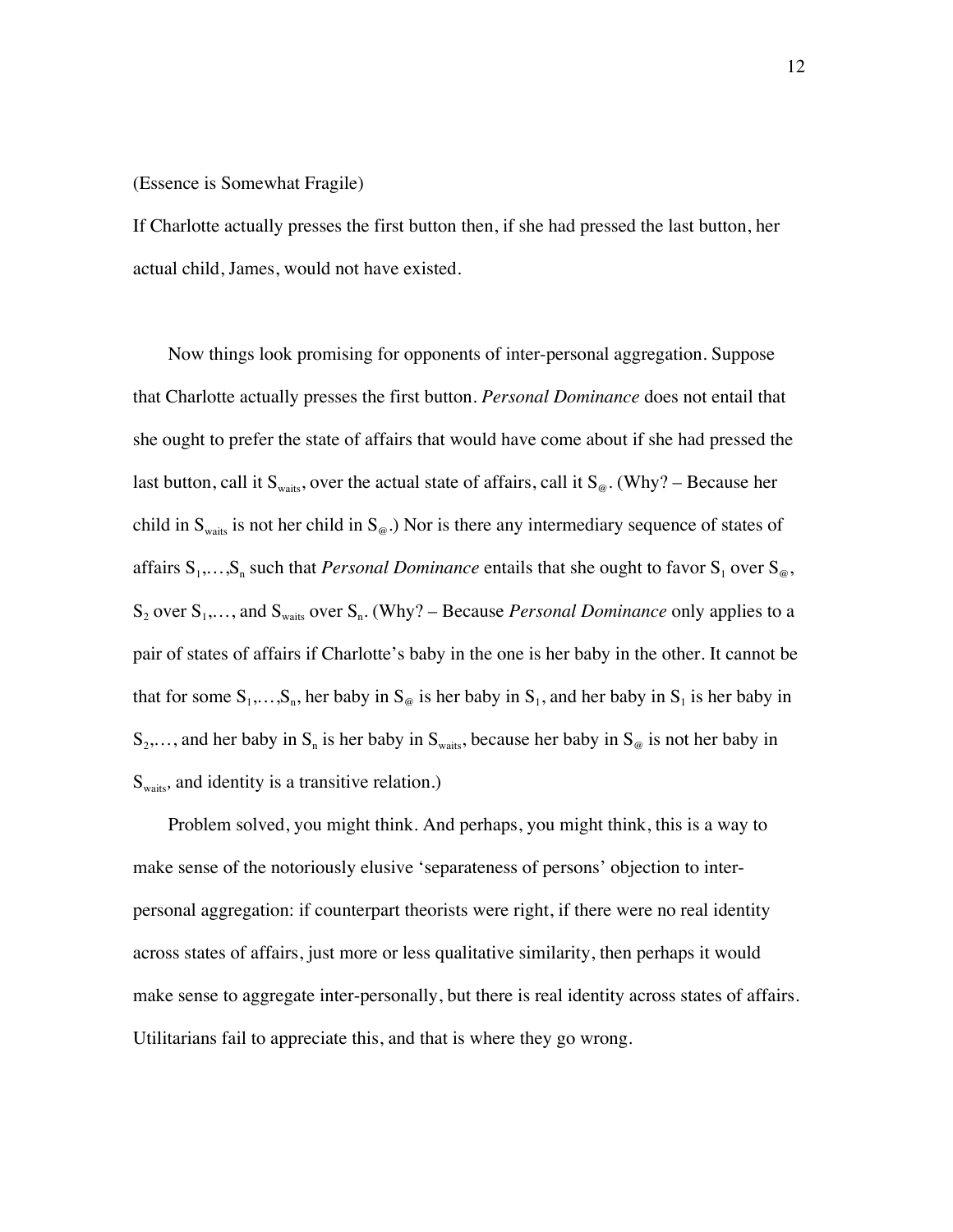But this is way too quick. Even if we take it that there is real identity across states of affairs, there remain good reasons to think that Charlotte ought to aggregate interpersonally. For, on any plausible view about essence, it will also turn out to be true that:

#### (Essence is not Perfectly Fragile)

Whatever button Charlotte actually presses, if she had pressed the previous or next one, then her actual child would still have existed.

All actual people could have been ever-so-slightly different along any given dimension.

To understand the implications of this principle, it may be helpful to consider a simplified version of Charlotte's case, in which she has three buttons to press. Pressing the middle one will bring a moderately happy, moderately male, moderately female baby into the world. And it may be helpful to introduce some notation – let SB*M*@B*N* be the state of affairs that, supposing Charlotte actually presses B*N*, would have come about if she had pressed B*M*.

Supposing that Charlotte actually presses B1, the actual state of affairs, SB1@B1, is one in which her actual child, call him *James*, is miserable. And, by *Essence is not Perfectly Fragile*, the state of affairs that would have come about if she had pressed B2, SB2@B1, is one in which that very same child, James*,* is moderately happy. And, by *Essence is Somewhat Fragile*, the state of affairs that would have come about if she had pressed B3, SB3@B1, is one in which some other child is moderately happy.

So, supposing that Charlotte actually presses B1, the states of affairs that she would have brought about by pressing each of the three buttons are: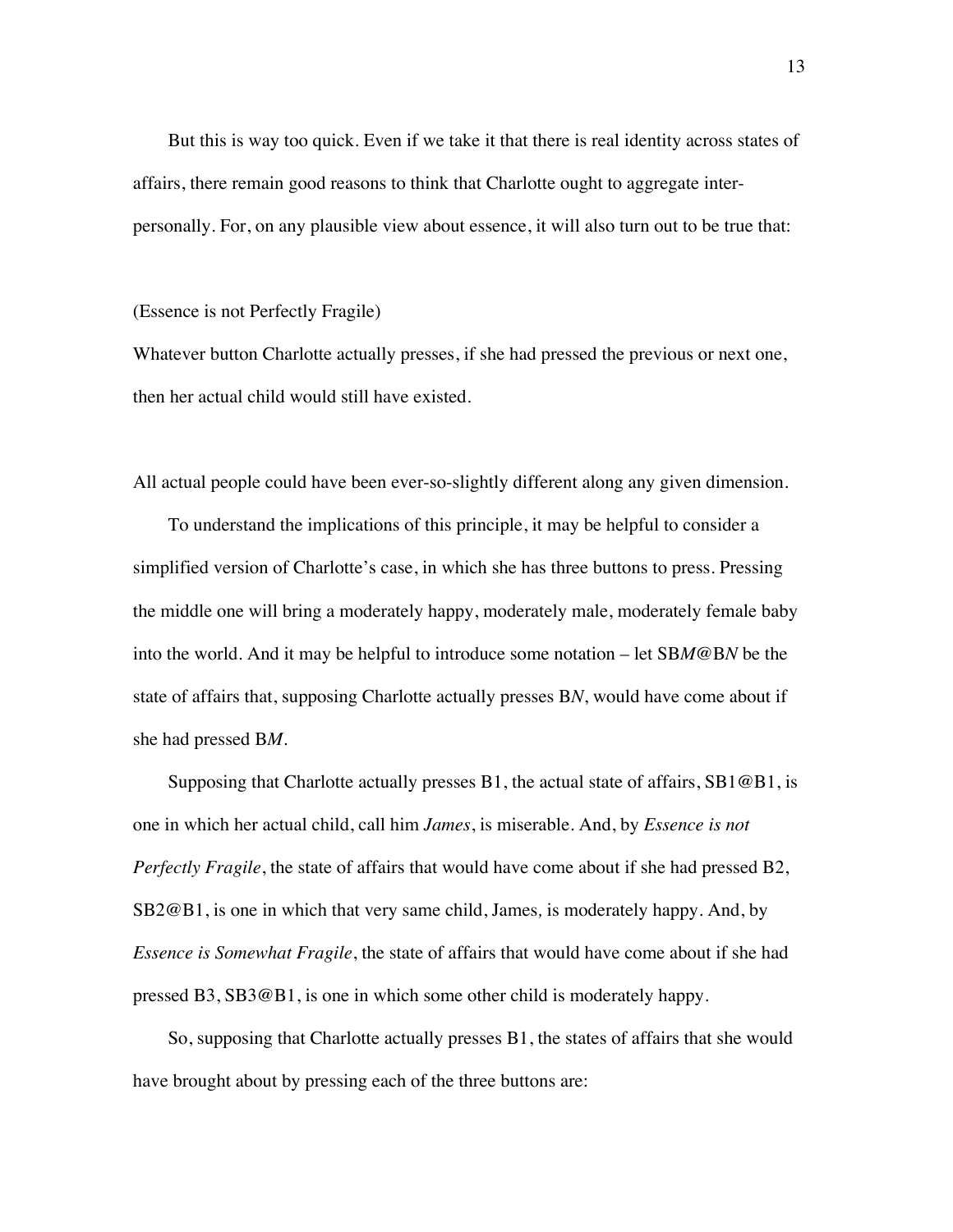

*Personal Dominance* tells us that she ought to have at least these preferences between these states of affairs:

# SB1@B1 < SB2@B1 SB3@B1

Which is to say that if she actually presses B1, then she would have brought about a preferable state of affairs by pressing B2, but would not have brought about a preferable or less-preferable state of affairs by pressing B3.

But, supposing that Charlotte actually presses B2, the actual state of affairs, SB2@B2 is one in which her actual baby, call him/her *Janus*, is moderately happy. And, by *Essence is not Perfectly Fragile*, the state of affairs that would have come about if she had pressed B1, SB1@B2, is one in which that very same baby is miserable. And, by *Essence is not Perfectly Fragile*, the state of affairs that would have come about if she had pressed B3 is one in which that very same baby is happy.

So, supposing that she actually presses B2, the states of affairs that she would have brought about by pressing each of the three buttons are: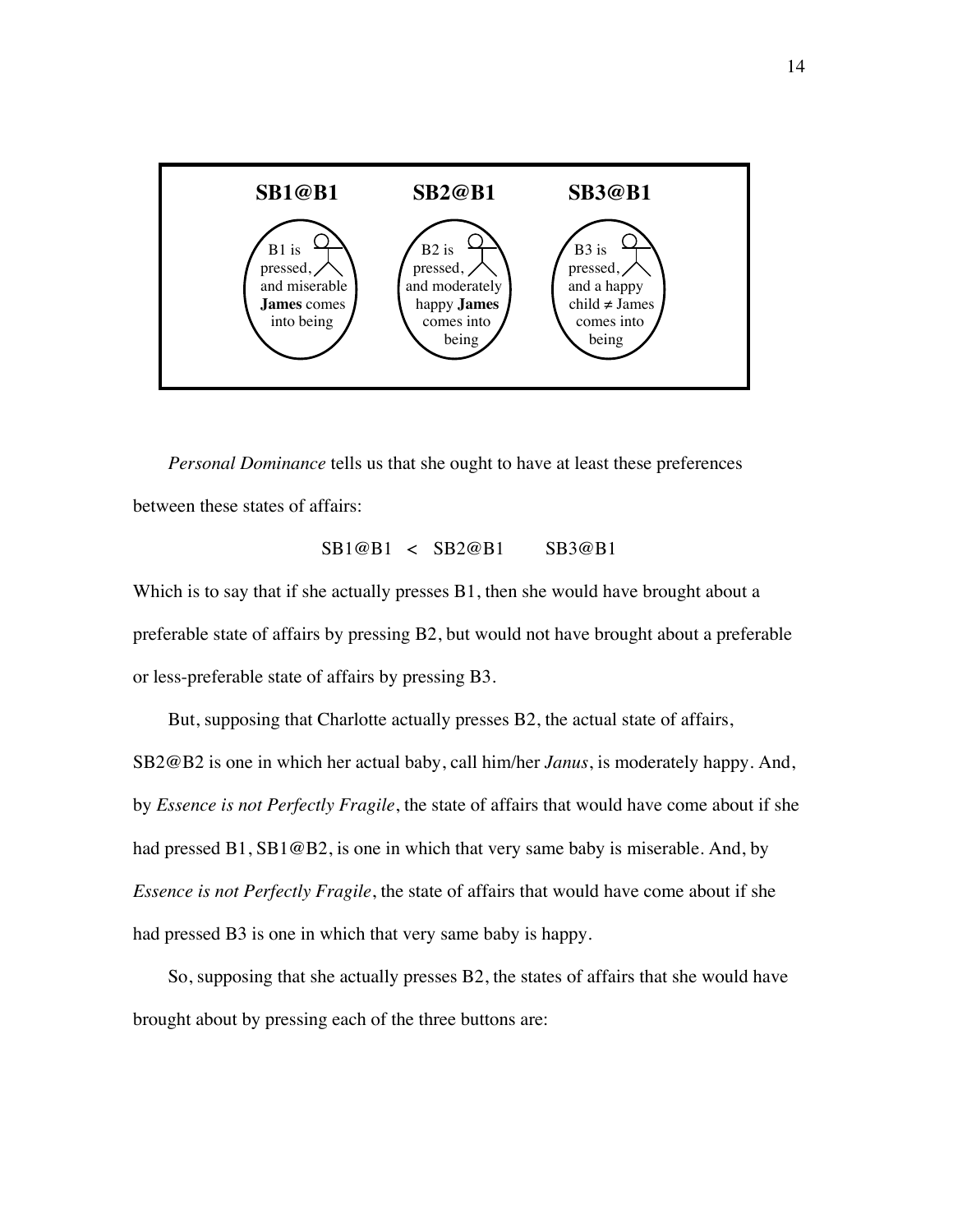

*Personal Dominance* tells us that she ought to have at least these preferences between these states of affairs:



Which is to say that, if she actually presses B2, then she would have brought about a preferable state of affairs by pressing B3, and would have brought about a less-preferable state of affairs by pressing B1.

And, supposing that Charlotte actually presses B3, the actual state of affairs, SB3@B3 is one in which her actual baby, call her *Jane*, is happy. And, by *Essence is not Perfectly Fragile*, the state of affairs that would have come about if she had pressed B2, SB2@B3, is one in which that very same baby is moderately happy. And, by *Essence is Somewhat Fragile*, the state of affairs that would have come about if she had pressed B1, SB1@B3, is one in which a different baby is miserable.

So, supposing that she actually presses B3, the states of affairs that she would have brought about by pressing each of the three buttons are these: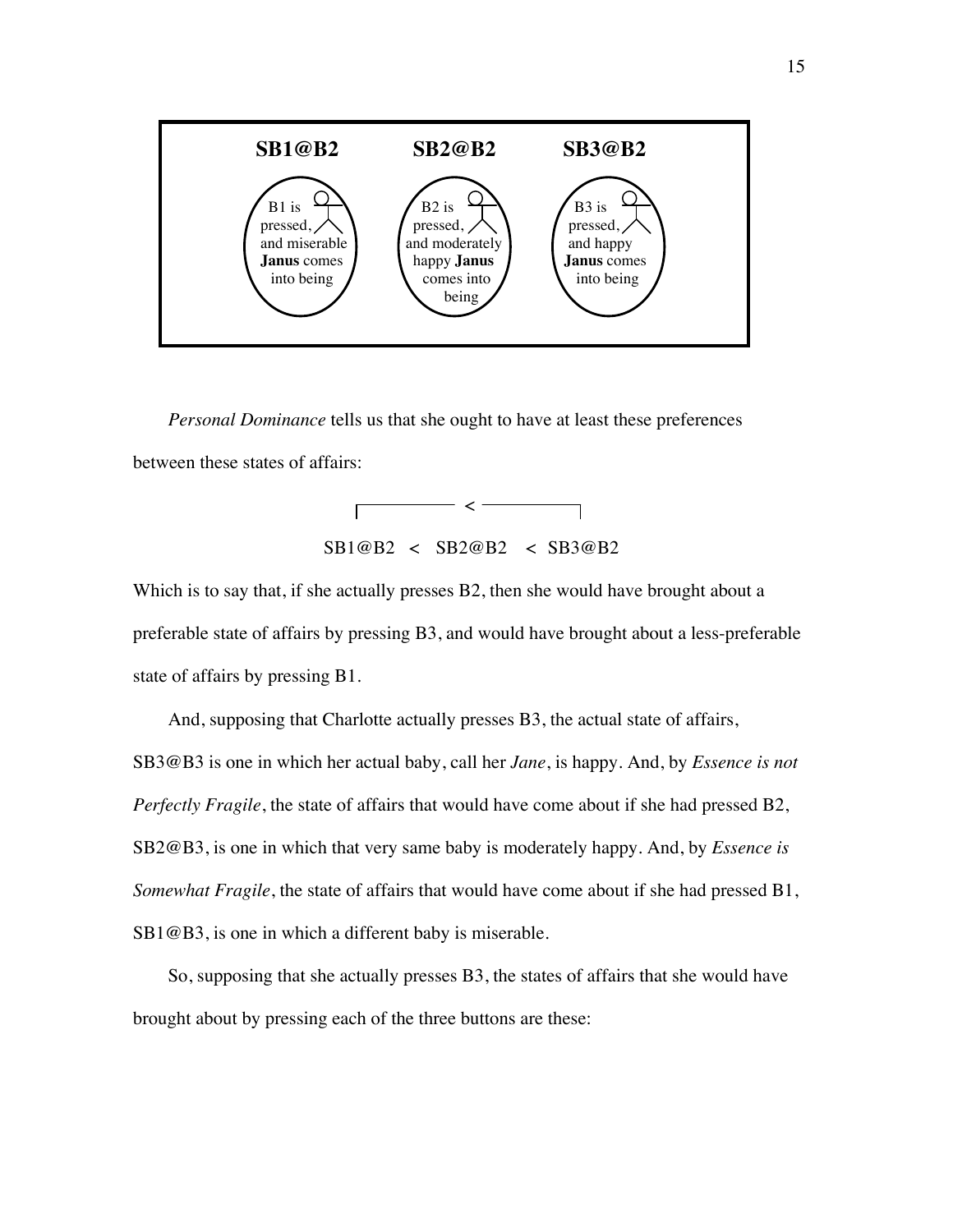

*Personal Dominance* tells us that she ought to have at least these preferences between these states of affairs:

$$
SB1@B3 \qquad SB2@B3 \qquad SB3@B3
$$

Which is to say that, if she actually presses B3, then she would have brought about a lesspreferable state of affairs by pressing B2, but would not have brought about a preferable or less-preferable state of affairs by pressing B1.

So this is a curious situation in which whether or not Charlotte would bring about preferable states of affairs by doing one thing or another depends upon what she actually does, because what states of affairs she would bring about by doing one thing or another depends upon what she actually does. Call this a situation in which *counterfactuals are actuality-sensitive*.

A great deal has been written about what we ought, rationally, to do in situations in which counterfactuals are actuality-sensitive.<sup>11</sup> I will not propose a theory that tells us

 $11$  This is because a great deal has been written on Newcomb cases, and, on the standard interpretation of these cases, they give rise to situations in which counterfactuals are actuality-sensitive. Take the classic Newcomb case (in brief: I stand before two boxes, one transparent and one opaque. I can take either or both home with me. I see that the transparent box contains \$100. What does the opaque box contain? I know this: Some time ago a fantastically accurate predictor predicted what I would do. If it predicted that I would take the opaque box only, then it put \$1,000,000 in the opaque box. If it predicted that I would take both boxes then it put \$0 in the opaque box.) On the standard interpretation, before playing the game it is right to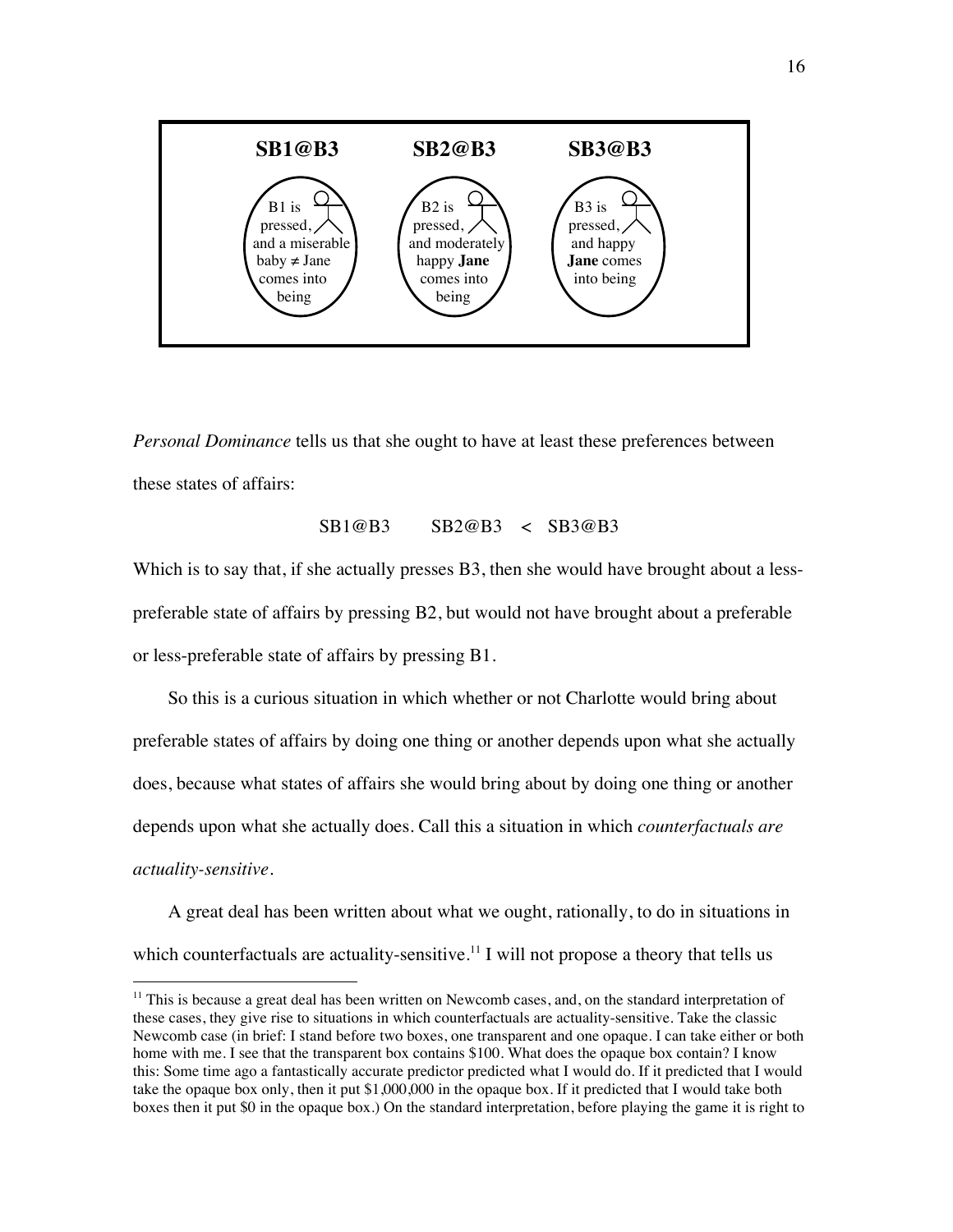what rational people will do *whenever* counterfactuals are actuality sensitive. But I will propose and defend a partial theory, a theory that covers cases like Charlotte's. If she is rational then she will press B3.

To state the central principle I will need to introduce some terms. Say that option A is *pair-wise superior* to option B when all of the following hold:

- (i) Supposing you actually take A, you would have brought about a lesspreferable state of affairs by taking B.
- (ii) Supposing you actually take B, you would have brought about a preferable state of affairs by taking A.
- (iii) The state of affairs you will bring about, supposing you actually take B, is not preferable to the state of affairs you will bring about, supposing you actually take A.<sup>12</sup>

Now consider a procedure:

(Step 1) Choose an option.

 $\overline{a}$ 

- (Step 2) If there are pair-wise superior options, choose one, otherwise keep the option you have.
- (Step 3) Continue, until there are no pair-wise superior options.

think: 'I am confident that the fantastic predictor has correctly predicted the choice I will actually make, so if I actually two-box then I will end up with \$100, and if I actually one-box then I will end up with \$1,000,000. But I am equally confident that my present decision has no influence over what's in the boxes, so if I actually two-box then it will turn out to true that if I had one-boxed then I would have ended up with nothing, and if I actually one-box then it will turn out to be true that if I had two-boxed then I would have ended up with \$1,000,100. What states of affairs I would bring about by doing one thing or another depends upon what I actually do.'

 $12$  You may wonder why we need this third condition. The idea is to make the notion of pair-wise superiority strong enough for it to be uncontroversial that, if option A is pair-wise superior to option B, and you know it, and you intend to take option B, and you are rational, then you will cease to intend to take option B. A causal decision-theorist will think that conditions (i) and (ii) alone suffice. An evidential decision theorist will not – for two-boxing is pair-wise superior to one-boxing in this weaker sense. I don't want to presume in favor of either theory here.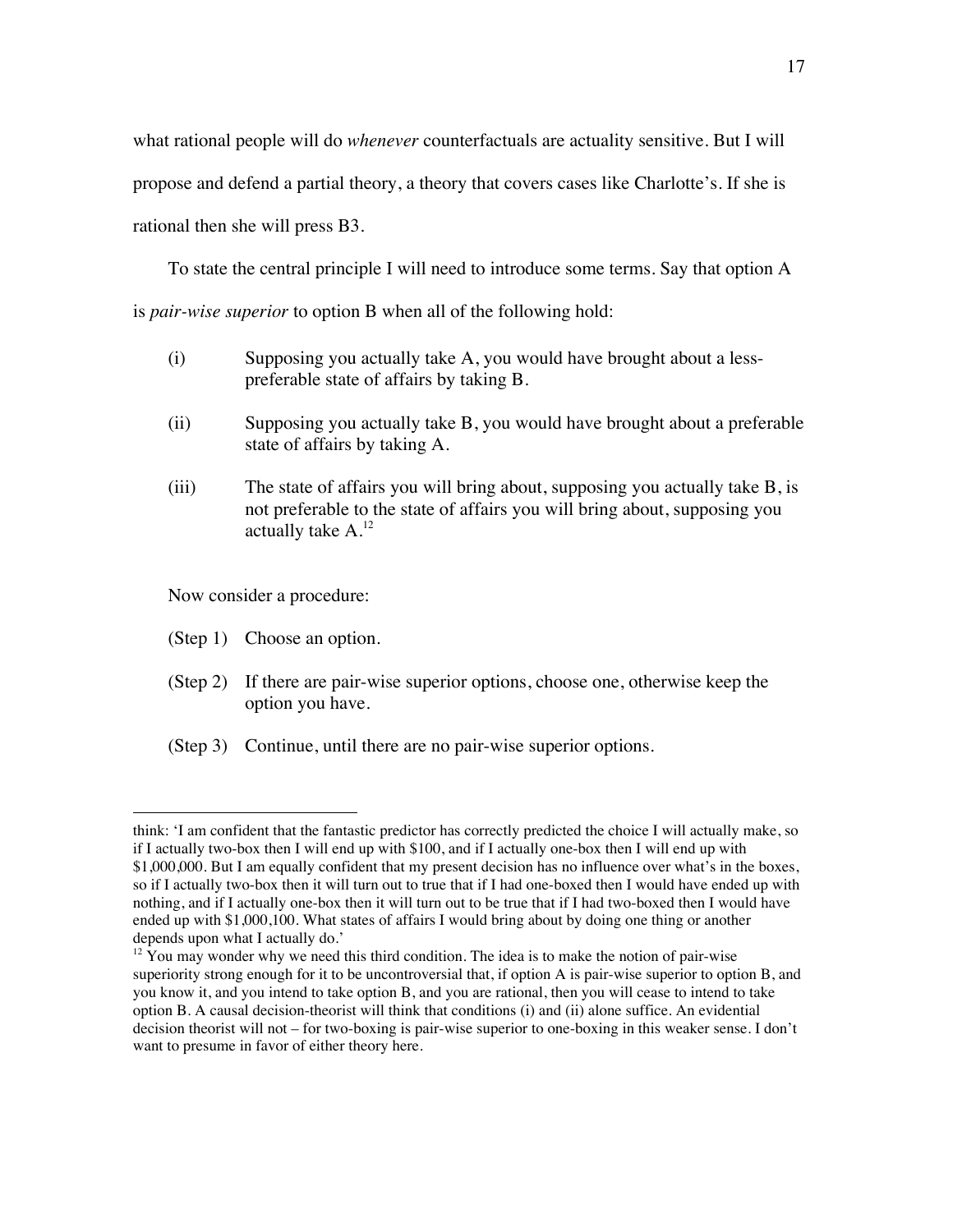Say that option O is an *attractor* if, no matter how you apply this procedure (no matter which option you start off with, no matter which pair-wise superior options you choose along the way) you will always get to O.

Finally, say that option O is *stable* when both of the following hold:

- (i) There is no option K such that, supposing you actually take O, you would bring about a preferable state of affairs by taking K.
- (ii) There is no option K such that the state of affairs you will bring about, supposing you actually take K, is preferable to the state of affairs you will bring about, supposing you actually take  $O^{13}$ .

Now here's the principle:

## (Stable Attraction*)*

If you are rational, and an option is a stable attractor, then you will take it.

The motivating idea is that if an option is a stable attractor and you are rational then, no matter what your intentions are as you begin to think about what to do, you will end up with a settled intention to take it. Imagine yourself to be rational, surveying a range of options and trying to decide which to take. You form a tentative intention to take one of them. If there is another, pair-wise superior option then this intention is self-weakening. With the intention comes a belief that this is the one you will take. With the belief comes another belief, that you would bring about a preferable state of affairs by taking the other option. So your tentative intention fades, and is replaced by an intention to take the other option. But this new intention is not self-weakening. It brings with it a new belief, that

 $<sup>13</sup>$  Again, this condition is here so as to avoid presuming against evidential decision theory.</sup>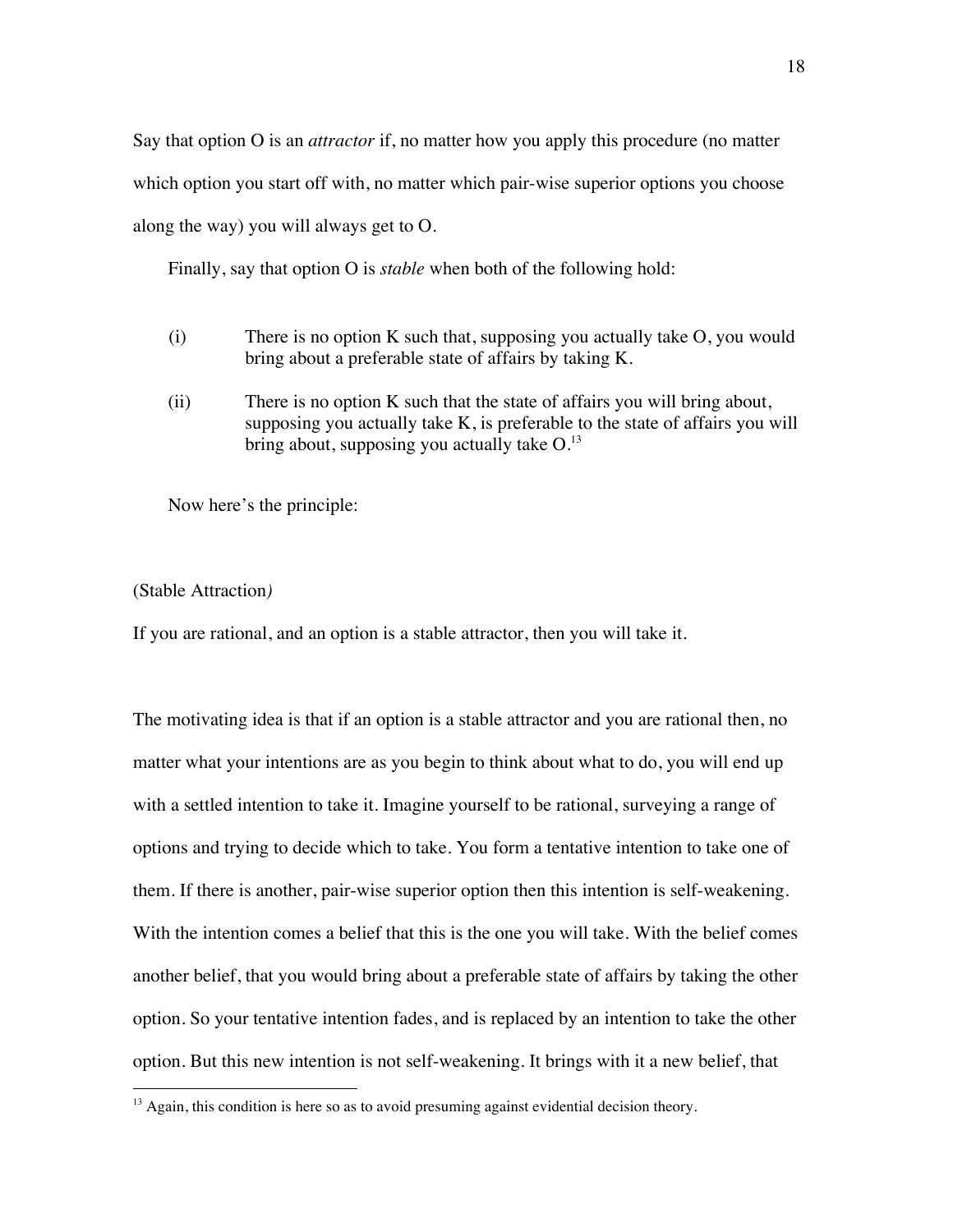you will take the other option, but you still believe that you would bring about a lesspreferable state of affairs by taking the original option, and you do not think that the state of affairs that will come about, supposing you actually do what you now intend to do, is less-preferable to the state of affairs that will come about supposing you actually do what you originally intended to do. It is not self-weakening unless, of course, there is yet another pair-wise superior option… And so you cycle through the options, arriving in time (as you must, because it is an attractor) at an intention to take the stable attractor. But this intention, at last, is stable. Supposing that you take the stable attractor, you wouldn't bring about preferable states of affairs by taking any other option, nor is the state of affairs that you suppose to be actual less-preferable to the state of affairs that will come about, supposing you take any other option. So you stick with it, being rational.

In Charlotte's case, the pushing-B3 option is a stable attractor. As she deliberates, no matter what her initial inclinations are, insofar as she is rational she will come to be inclined to push B3, and once she is so inclined there will be no considerations that tell against her seeing through on that inclination.

So, when Charlotte is in a position to push buttons B1, B2, B3, if she has the preferences that she ought, morally, to have (in particular: her preferences conform to *Personal Dominance*) and she is rational (in particular: she picks stable attractors) then she will press B3.

All very well, but what if she does not have the intermediary option? What if she has only two options – bringing miserable James into the world or happy Jane into the world? Well, I take it that practical rationality places a further constraint upon her. If you are rational then, for complete states of affairs  $S_1$ ,  $S_2$ ,  $S_3$ ,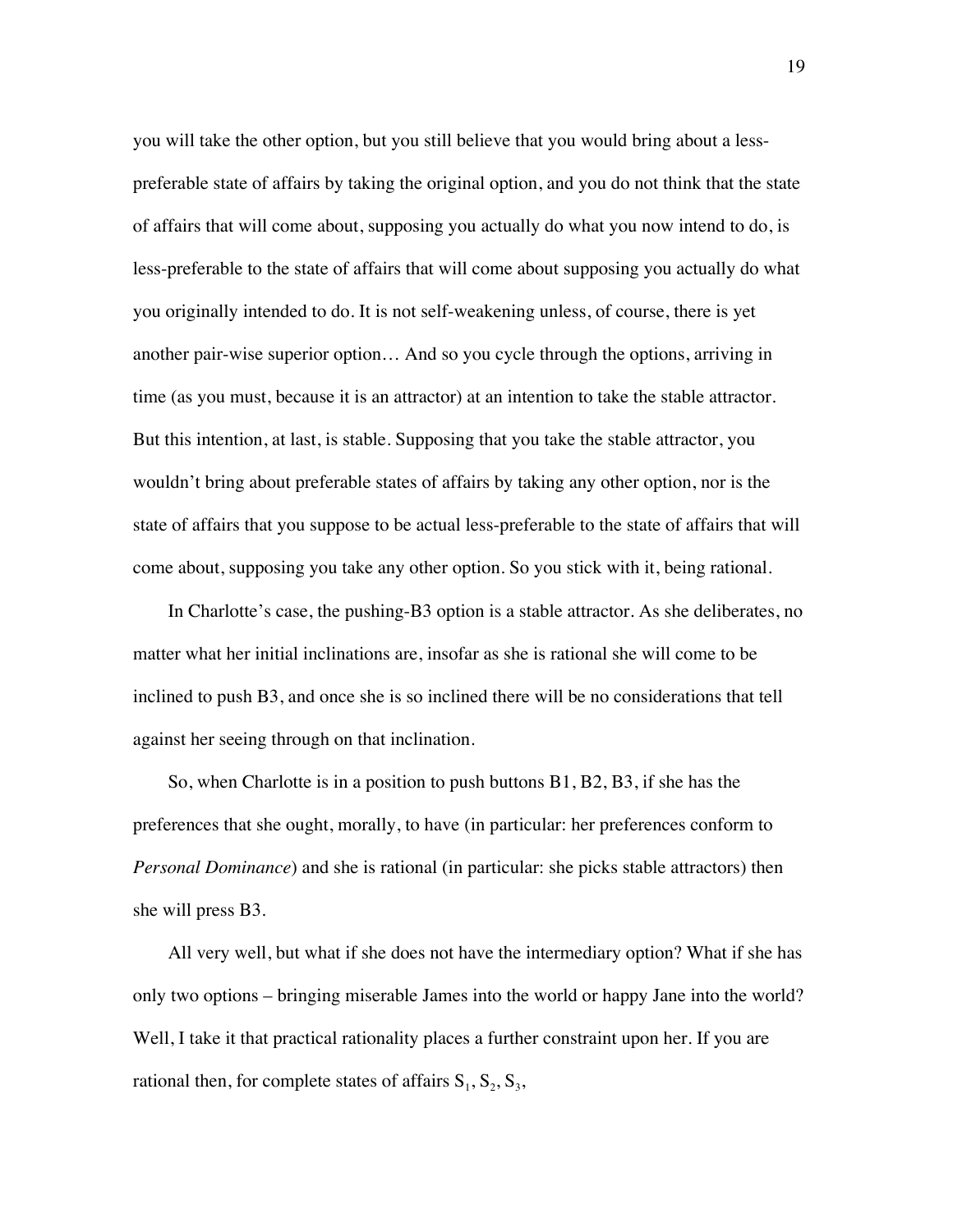(The Practical Insignificance of Irrelevant Alternatives)<sup>14</sup>

If, given the options of bringing about  $S_1$ ,  $S_2$ ,  $S_3$ , you will willingly bring about  $S_3$ , then given the options of bringing about  $S_1^*$ ,  $S_3^*$  (complete states of affairs relevantly just like<sup>15</sup> S<sub>1</sub> and S<sub>3</sub>, but in which the option of bringing about S<sub>2</sub> is not available to you), you will willingly bring about  $S_3^*$ .

It follows*<sup>16</sup>* that, when Charlotte is in a position to press only buttons B1 or B3, if she has the preferences that she ought, morally to have, and she is rational, then she will press B3. She will bring Jane into existence rather than James, just because Jane would be better off than James would be.

#### **1.4 Some Other Picture of Sameness-Across-States of Affairs?**

I have considered two different ways of thinking about sameness-across-states of affairs, and argued that according to either, it follows from the fact that Charlotte's later

 $14$  A related but weaker principle (known variously as 'Basic Contraction Consistency' and 'the Chernoff Condition' and 'Principle  $\alpha$ ') is another mainstay of decision theory. It is a constraint on rational  $preference - if from S<sub>1</sub>, S<sub>2</sub>, S<sub>3</sub>, you prefer S<sub>1</sub>, then from S<sub>1</sub>, S<sub>3</sub>, you prefer S<sub>1</sub>. It will become clear why I$ need the stronger principle.

<sup>&</sup>lt;sup>15</sup> When are S<sub>1</sub><sup>\*</sup> and S<sub>3</sub><sup>\*</sup> 'relevantly just like' S<sub>1</sub> and S<sub>3</sub>? When there are no differences that are evaluatively relevant by your lights, no differences that give you grounds for having different preferences between them. To see the idea, consider an example in which there *are* evaluatively relevant differences: Box A contains \$10; Box B contains \$15; Box C contains \$20; you care about money, but you also care about keeping promises, and you have promised that, if you have the option of taking Box B, then you will take Box A. In this case it is not irrational for you to take Box A when you can take A, B or C, but to take Box C when you can only take A or C. Why? Because there is an evaluatively relevant difference between the state of affairs in which you have three options and take Box C and the state of affairs in which you have two options and take Box C – in the former you break a promise, but in the latter you do not. This difference gives you grounds for having different preferences in the two-option case and the three-option case, and for behaving differently in the two option-case and the three-option case. Thanks to Peter Graham for the form of this example.

<sup>&</sup>lt;sup>16</sup> Note that the presence or absence of the B2-option is not evaluatively relevant by Charlotte's lights. It has no bearing on whether she prefers the state of affairs in which she presses B1 over the state of affairs in which she presses B3.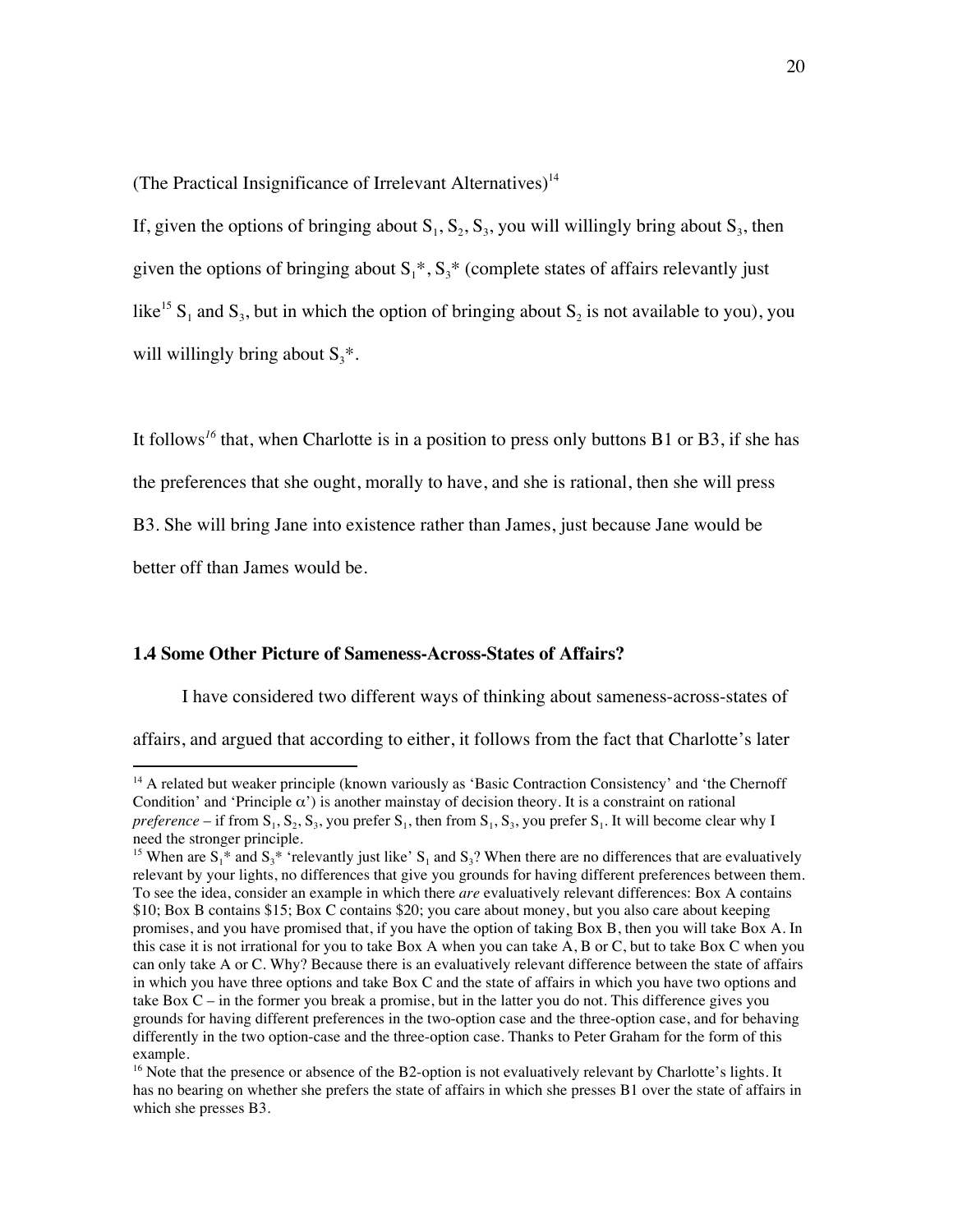child would be better off that, if she is decent and rational, she will bring him into existence. Is there some yet different way of thinking about sameness-across states of affairs that blocks the argument? I think not. No matter about its details, any alternative to the counterpart-theoretic treatment of states of affairs will, on pain of grave implausibility, say that, supposing that things actually are the way things are in some world in the morphing sequence, if Charlotte had behaved as she does in the successor world in the morphing sequence, then she would have brought about a state of affairs in which her actual child exists, better off than he or she actually is. This will be enough to get the morphing argument going.

## **2. GENERALIZED MORPHING**

## **2.1 Saving the Healthy**

So what? You might wonder. Byzantine though the morphing argument may appear, its conclusion is a platitude. Of course, other things being equal, parents ought to create happier, healthier children.<sup>17</sup> These are not the difficult cases, in which interpersonal aggregation is especially problematic. The difficult cases are those in which we must decide how costs and benefits are to be distributed among existing people.

But the morphing argument can readily be applied to such cases. Consider:

## *Saving the Healthy*

Billy and Ben are stranded on separate islands. You are a life-boat captain, committed to helping them. You can save one or the other by setting an appropriate course, but not both. Who should you save? Here's one thing you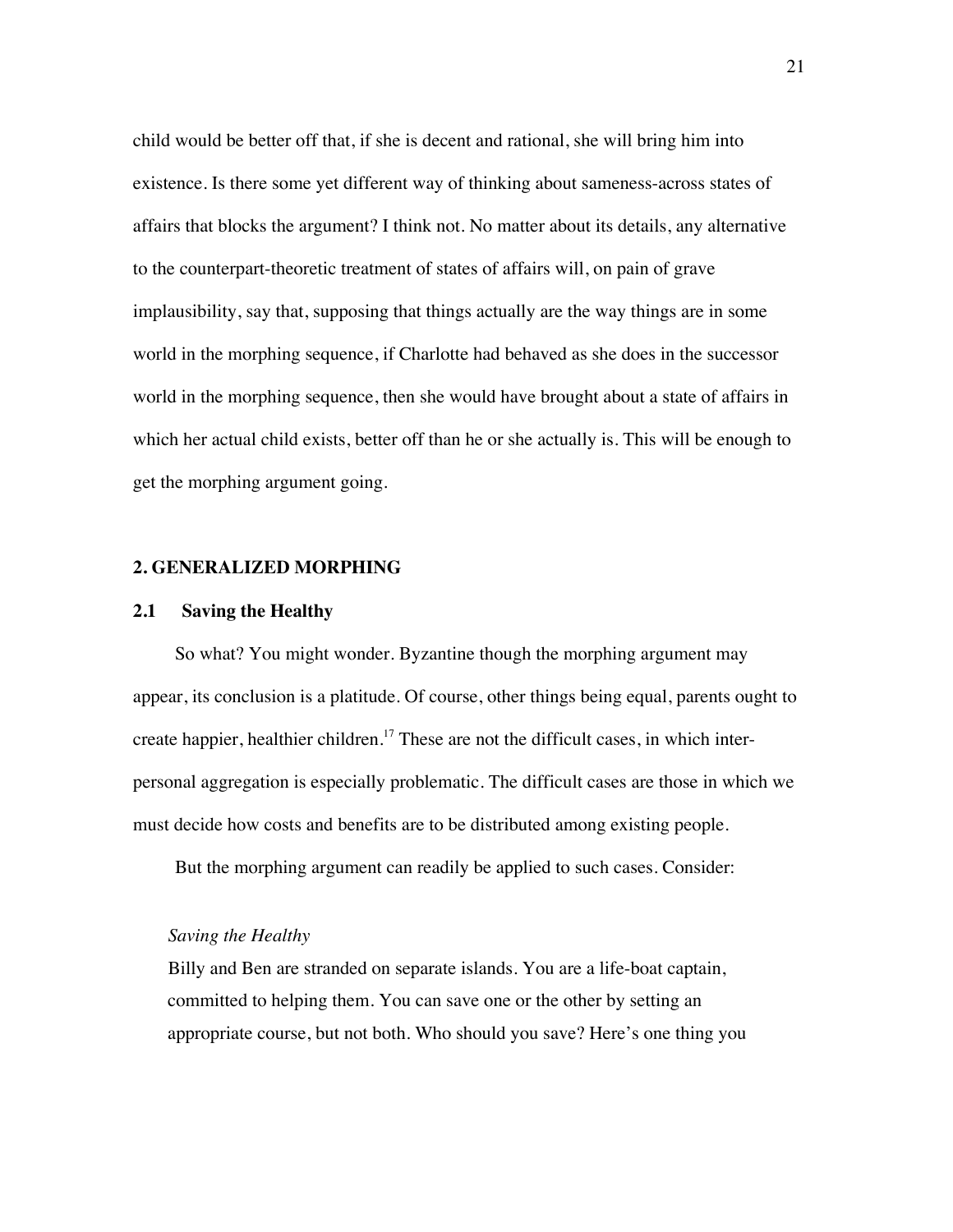know: Billy will have a higher quality of life, if you save him, than Ben will, if you save him.

You might, once again, be tempted to aggregate inter-personally, to think 'I ought to save Billy because, on balance, his interest in living is stronger.' And, once again, you would be right to do so. In this case, we may reasonably assume, your commitment to helping Billy and Ben extends far enough that you ought to favor one world over another if it is better for one of them and no better or worse for the other, and all other things are appropriately equal. And (thinking in the counterpart theoretic way) there are two possible worlds to consider:

 $W_{SaveBen}$  In which Ben gets saved and benefits little. Billy dies and loses a lot.  $W_{SaveBillv}$  In which Billy\* gets saved and benefits a lot. Ben\* dies and loses little.

Ben is the counterpart of Ben<sup>\*</sup>, and Billy the counterpart of Billy<sup>\*</sup>, so it might appear as if dominance considerations give you no obligation to favor either world – the first is better for Ben than the second, the second better for Billy than the first. But, so long as essence is not perfectly fragile, we can construct an *up-slope cross-morphing sequence* of intermediary worlds, through which there runs one chain of counterparts linking Billy to Ben\*, and another chain of counterparts linking Billy\* to Ben, and such that each person in the Ben-to-Billy\* chain is better off than his predecessor, and each person in the Billyto-Ben\* chain is no better or worse off than his predecessor.

<sup>&</sup>lt;sup>17</sup> Some philosophers would deny this – see Roberts (1998) for example. My own view is that the conclusion is over-determined – see \*\* (2007). We have independent reasons for thinking that we do wrong by choosing to conceive unhealthy children.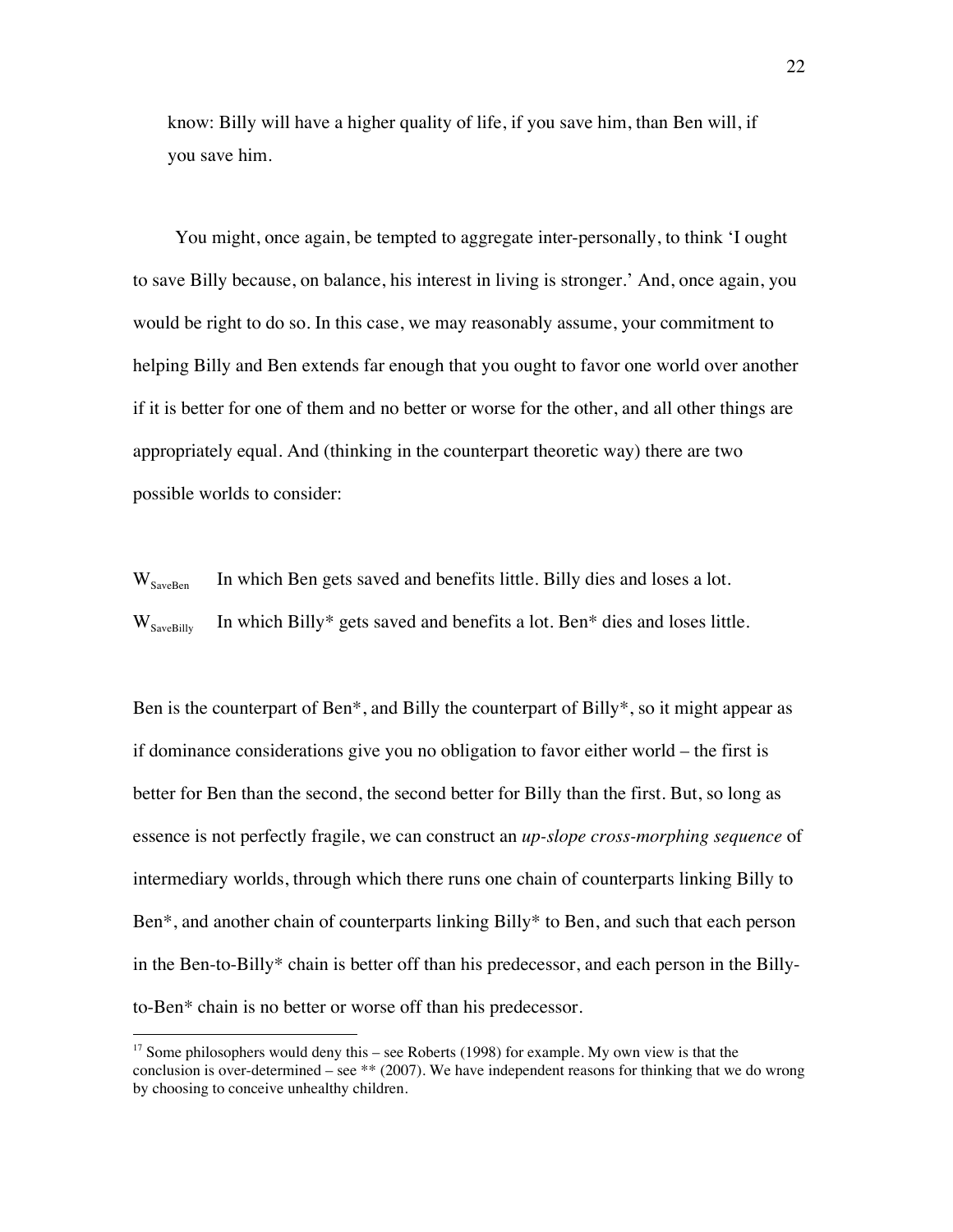

It follows from either version of the morphing argument that if you are decent and rational then you will favor  $W_{SaveBilly}$  over  $W_{SaveBen}$ .

# **2.2 Saving the Many**

Now consider:

# *Saving the Many*

Sam and Samantha are stranded on one island, Lonely is stranded on another. Their prospects, if saved, are all equally good. What should you do?

Here (thinking in the counterpart theoretic way) the two relevant worlds are:

W<sub>SaveOne</sub> In which Lonely is saved. Sam and Samantha die.

 $W_{SaveTwo}$  In which Sam\* and Samantha\* are saved. Lonely\* dies.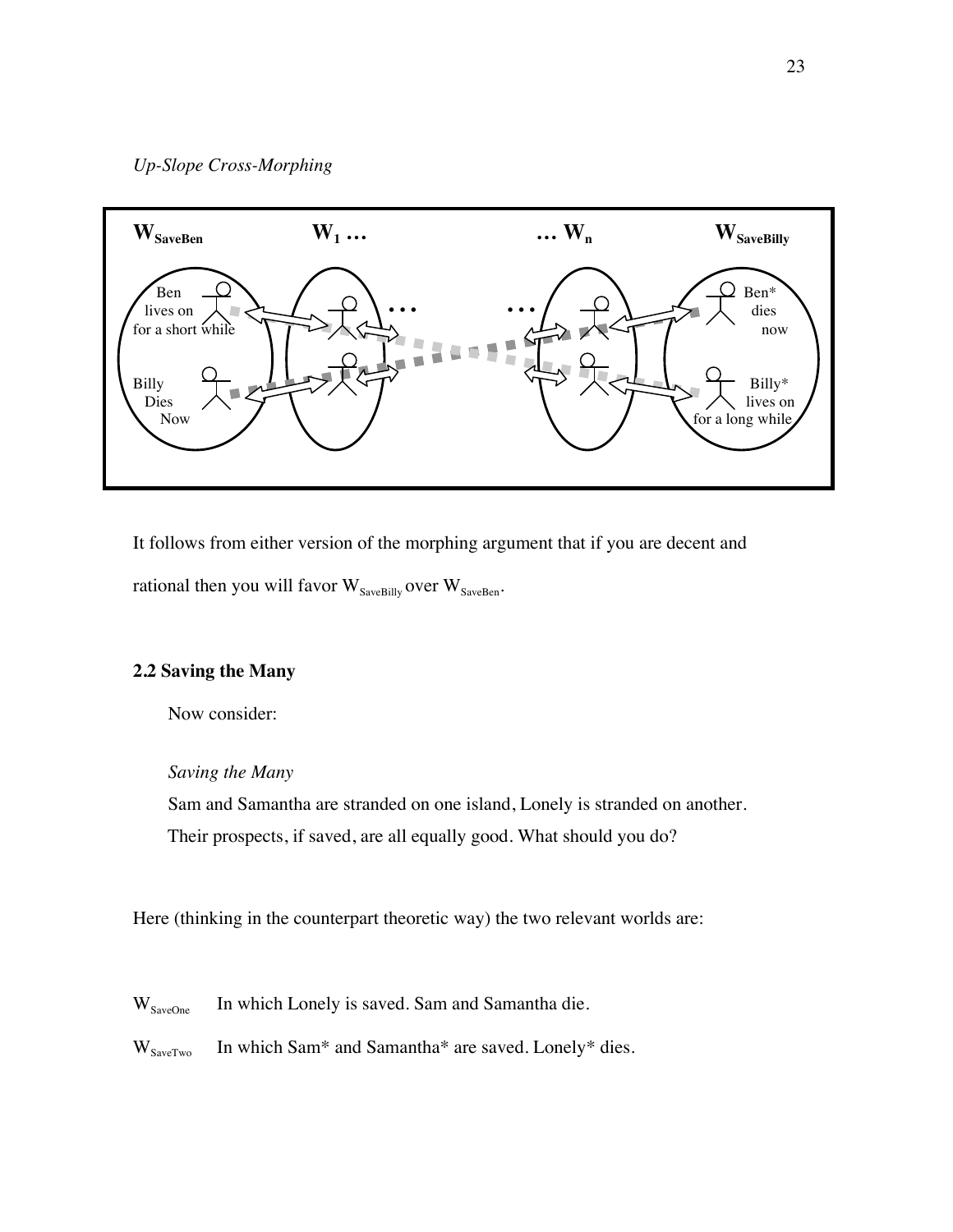And we can construct an *up-slope selective cross-morphing sequence* of intermediary worlds, through which there runs one chain of counterparts linking Samantha to Samantha\*, another linking Lonely to Sam\*, and another linking Sam to Lonely\*. Each person in the Samantha-to-Samantha\* chain is better off than her predecessor. Each person in the Sam-to-Lonely\* chain is no better or worse off than his predecessor. Each person in the Lonely-to-Sam\* chain is no better or worse off than his predecessor.



*Up-Slope Selective Cross Morphing*

It follows from either version of the morphing argument that if you are decent and rational then you will favor  $W_{SaveTwo}$  over  $W_{SaveOne}$ .

# **2.3 In General**

I take it that you have grasped the general idea. Whenever there is a group of people whose interests I should be taking to heart, to the extent that I should favor one state of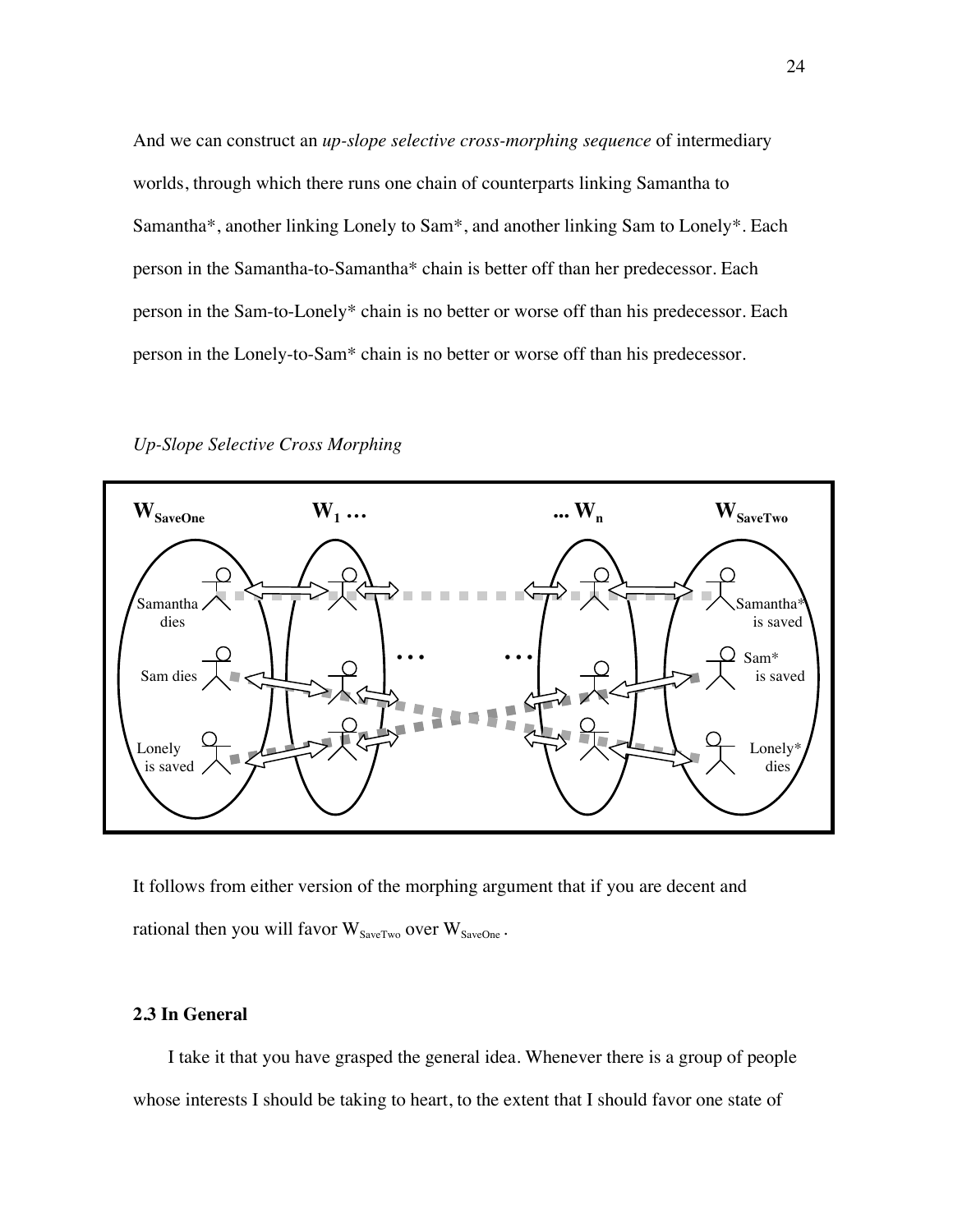affairs over another when it is better for all of them, and whenever there is a pairing relation between members of the group in state of affairs  $S<sub>1</sub>$  and members of the group in state of affairs  $S_2$ , such that each member of the group in  $S_2$  is better off than his pair in  $S_1$ , we can (thinking counterpart theoretically) construct a morphing sequence that links each member of the group in  $S_1$  to his pair in  $S_2$  via a chain of increasingly well off counterparts. It follows, given either version of the morphing argument, that if I am decent and rational then I will favor  $S_2$  over  $S_1$ .

## **3. IMPLICATIONS OF THE MORPHING ARGUMENT**

#### **3.1 Utilitarianism and Unrestricted Inter-Personal Aggregation**

Where does this leave us? – With some inter-personal aggregation, certainly, but with full-blooded utilitarianism? No. For one thing, there are many cases in which utilitarians would have us aggregate inter-personally, but in which the requisite pairing relation between the states of affairs we are in a position to bring about does not exist. Suppose, for example, that I can impose small costs upon the very well-off (by taxing them or what-not) and thereby bring big benefits to everybody else. In this case the very well-off in the state of affairs in which I do not tax them are better off than anybody in the state of affairs in which I do, so there is nobody to pair them off with. The morphing argument is silent. Or suppose, for example, that I can bring it about that one person suffers terrible harm or that a billion people suffer mild harm. In this case the one person in the state of affairs in which he suffers terribly is worse off than anybody in the state of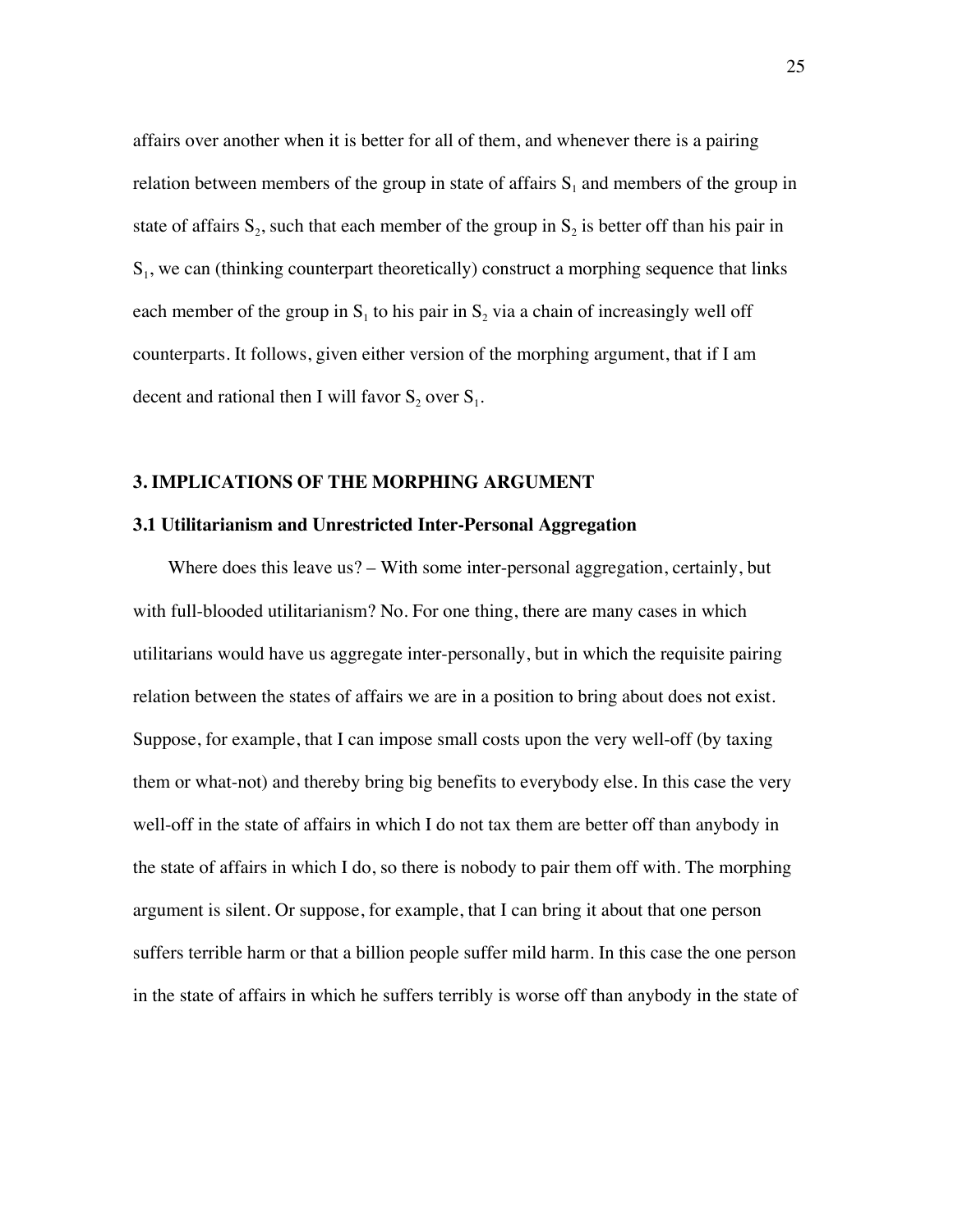affairs in which he does not, so again, there is nobody to pair him off with. The morphing argument is silent.<sup>18</sup>

For another thing, the morphing argument only applies to those actions of ours that affect a group of people such that we should favor one state of affairs over another when it is better for everybody in that group and all other things are appropriately equal. One might think (contra the spirit of utilitarianism) that we do not owe such benevolence to any old group of people. Parents owe it to their children. Life-boat captains owe it to people stranded in their vicinity. But everybody doesn't owe it to everybody.

Indeed, the morphing argument itself provides us with some grounds for thinking that there are substantive restrictions on how benevolent we should be. I will close by looking at two last kinds of case that illustrate this point. They also illustrate that the morphing argument has some rather amazing implications.

## **3.2 Infinite Worlds**

Suppose that two worlds each contain a countable infinity of people. Suppose you can put numbers to the well-being of the people in either world. Suppose that, adding up the numbers, you get infinity either way. Might it be the case that we ought, nonetheless, to favor one world over the other? This question may seem obscure, but for actconsequentialists it is very important. For all act-consequentialists know, it may be that our world is infinitely extended in space or time. It may be that, over the course of all

<sup>&</sup>lt;sup>18</sup> Can the argument be extended so as to cover cases like these? Alistair Norcross has suggested that we might be able to construct a morphing sequence linking one person, with  $(e.g.)$  a broken leg, to two people, each with (e.g.) a broken arm, in such a way that a plausible version of Personal Dominance would yield that we ought to favor each world over its successor. There would be indeterminacy about how many people were suffering, midway through this sequence. I find the suggestion intriguing, but it raises some complications. Indeterminacy about whether there is one person in Alice's vicinity or two is in significant ways unlike indeterminacy about whether Alice is bald or hirsute, male or female… and so forth.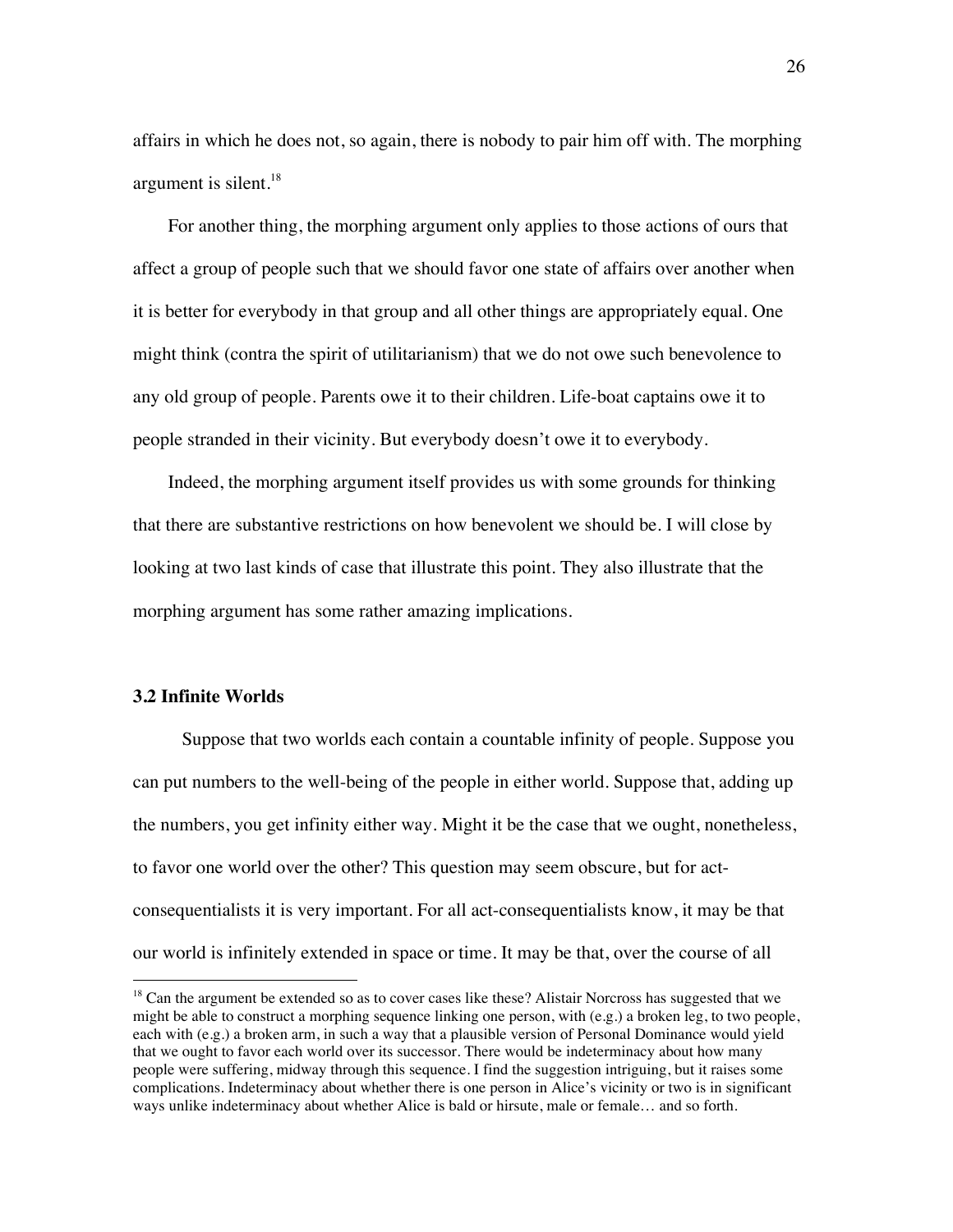world-history, there will be a countable infinity of people. It may be that we never have the power to affect this – whenever we face a decision problem, there will be infinitely people whatever we do. Act-consequentialists do not want to say that, if this is true, everything is morally permissible, so they need some way of ranking worlds in which countable infinities of people exist.

This is widely acknowledged to be a hard problem. What if  $W_1$  is better than  $W_2$ for infinitely many people, and  $W_2$  better than  $W_1$  for infinitely many people? If all the same people exist in both worlds and they are ordered in some natural way (by time of birth, for example) in both worlds, and, for example,  $W_1$  is better than  $W_2$  for the third, sixth, ninth... people born and  $W_2$  better than  $W_1$  for the first, second, fourth... people born, then one wants to say that  $W_2$  is preferable to  $W_1$ . But what orderings should count as 'natural' for these purposes? And what about cases where the distribution of interests across the ordering is less clean? Various exotic ranking principles have been proposed.<sup>19</sup>

But I say that the problem is *really* hard, much harder than it has been acknowledged to be. For consider a first, tentative step that you might make towards ranking infinite worlds:

#### (Personal Dominance for Infinite Worlds)

If all the same people exist in infinite worlds  $W_1$  and  $W_2$ , and  $W_1$  is better for all of them than  $W_2$ , then we ought to favor  $W_1$  over  $W_2$ .<sup>20</sup>

<sup>&</sup>lt;sup>19</sup> See Kagan and Vallentyne (1997), Hawkins and Montero (2000), and Mulgan (2002) for discussions of the problem.

<sup>&</sup>lt;sup>20</sup> Shelly Kagan and Peter Vallentyne suggest, in the seminal article on this topic, that for any moral theory that identifies 'locations of local goodness', we start with a 'Basic Idea': 'if w1 and w2 have exactly the same locations, and if, relative to any finite set of locations, w1 is better than w2, then w1 is better than w2.' (Kagan and Vallentyne, p.9) If we take people to be 'locations' (a natural view) then their Basic Idea entails Personal Dominance.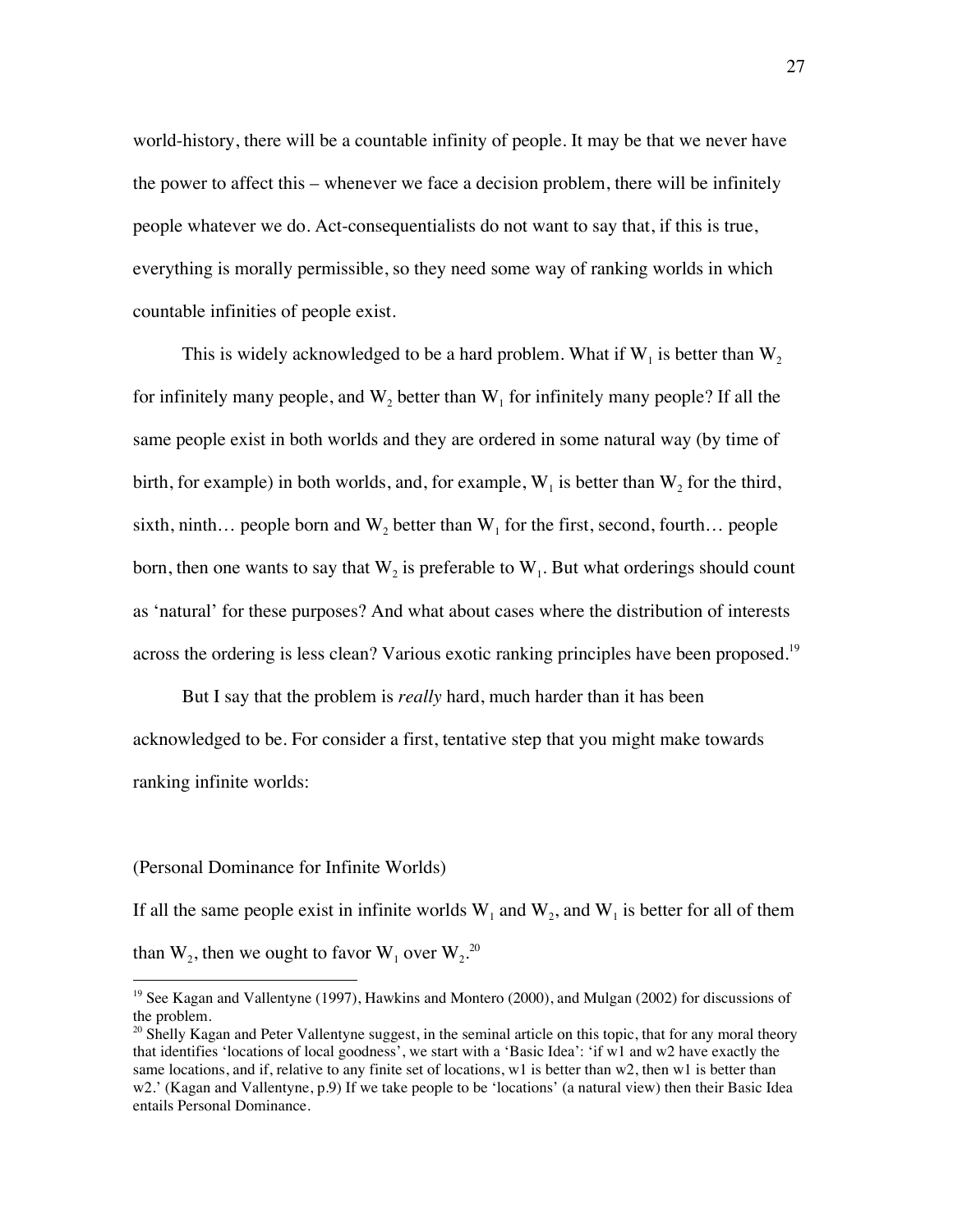The morphing argument shows that you have already gone astray. Given that, for some infinite worlds, the requisite pairing relation exists between those worlds and themselves, it would follow from *Personal Dominance for Infinite Worlds* that we ought to favor worlds over themselves. To see this, consider an up-slope morphing sequence from an infinite world,  $W_1$ , in which there exist people with levels of well-being ...-1,0,1,..., to itself:



*Up-Slope Morphing From an Infinite World to Itself*

If *Personal Dominance for Infinite Worlds* is true then, by the morphing argument, we ought to favor  $\mathbf{W}_{\text{I}}$  over  $\mathbf{W}_{\text{I}}$ . But that's absurd.

What is the moral of this story? First, that act-consequentialists who acknowledge that the world may be infinite without acknowledging that moral nihilism may be true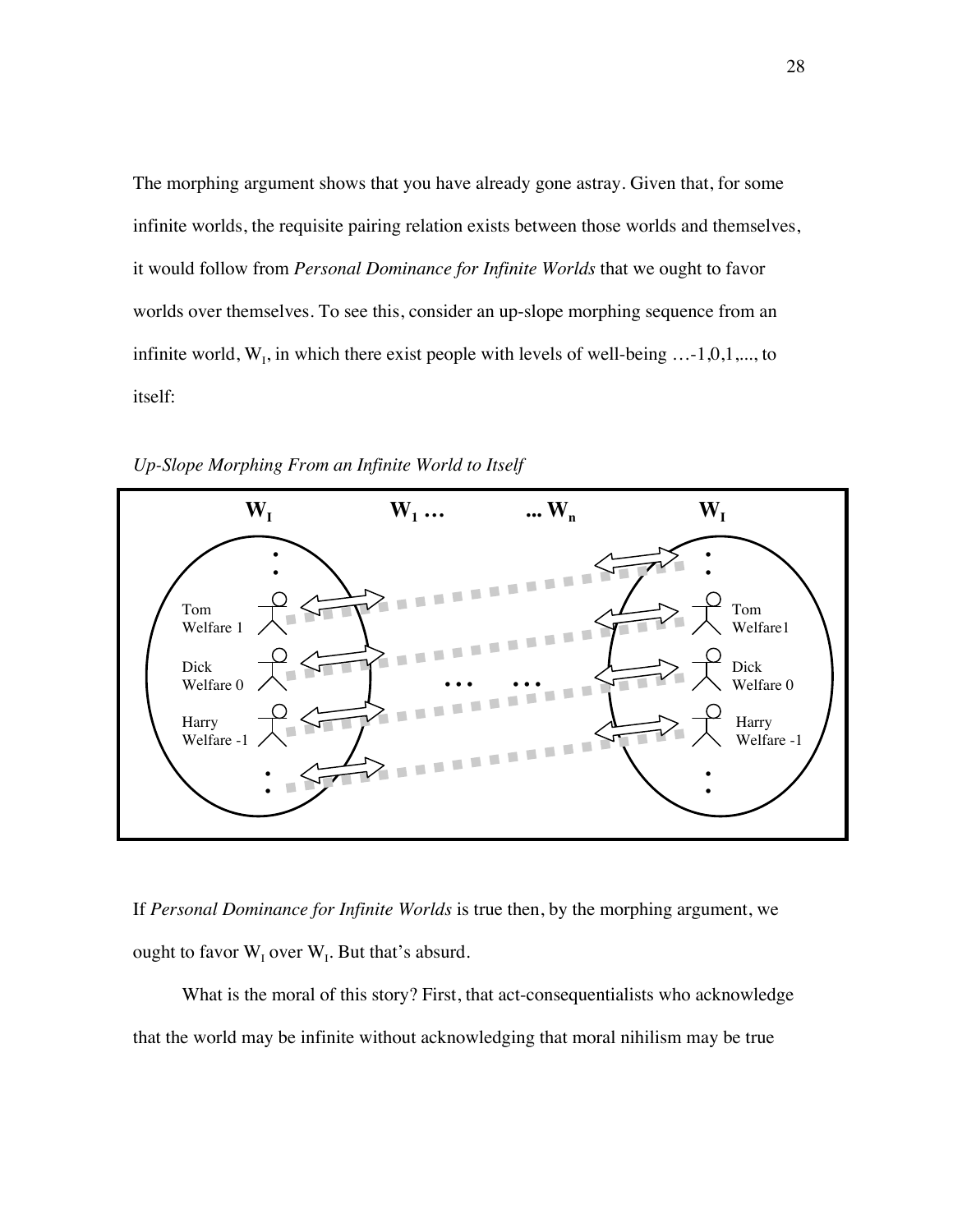have a serious problem to solve.<sup>21</sup> Second, that rational constraints on our preferences (that they be transitive and irreflexive) and the slippery nature of identity across states of affairs together restrict how benevolent it is possible to be. Sometimes it is irrational to prefer that things be better for everyone.

# **3.3 Killing**

Finally, consider:

# *Killing the Sick to Save the Healthy*

You are a doctor with two patients, Doomed and Fred. Doomed has untreatable lung cancer. His prospects are poor. Fred has an eminently treatable kidney condition, but the treatment is a transplant. You can save Fred by painlessly killing Doomed and transplanting his kidney. Should you do so?

### *Killing One to Save Two Others*

You are a doctor with three patients. You can save two of them by killing one of them and transplanting his kidneys. Should you do so?

It may seem plausible to think that your responsibilities as a doctor extend to your favoring one state of affairs over another if it is much better for one of your patients and worse for none of them. It would follow from the morphing argument that if you are

 <sup>21</sup> Notice that similar arguments can be run against *Spatio-Temporal Dominance for Infinite Worlds*, the claim that if there is more well-being at every spatio-temporal location in  $W_1$  than  $W_2$  then we ought to favor  $W_1$  over  $W_2$ . Supposing that there is some flexibility in what counts as the 'same location' (as there will have to be for the principle to have any bite), we can construct up-slope morphing sequences from a world to itself, linking distinct spatio-temporal locations with a chain of pair-wise counterpart spatiotemporal locations.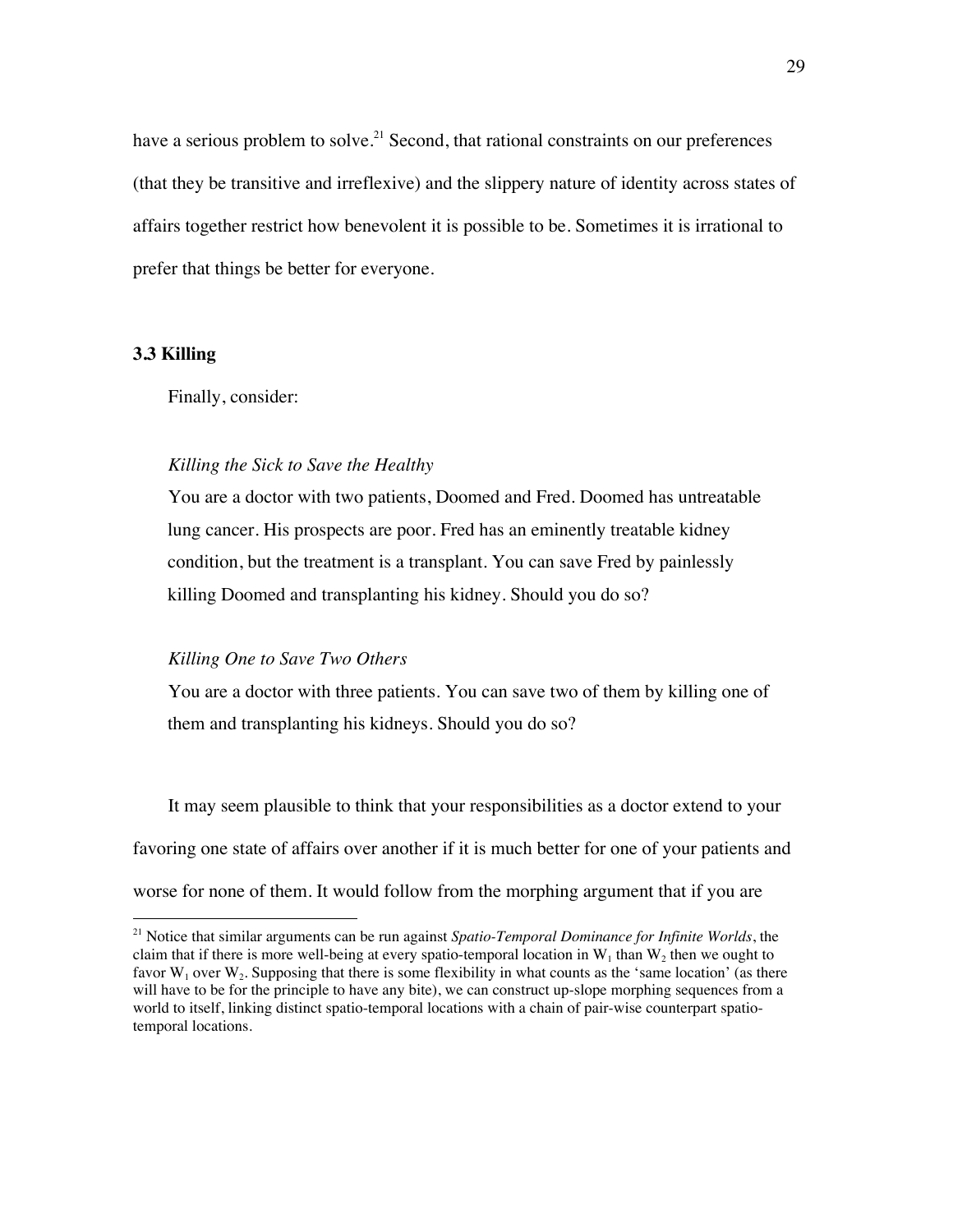decent and rational then you will kill the sick to save the healthy, and kill one to save two others. But there's a complication. Consider the relevant morphing sequence in the Killing the Sick to Save the Healthy case:

 *Up-Slope Cross-Morphing in the Killing-the-Sick Case*



Each of your patients in each world is better off than his counterpart in the predecessor world, but notice that in  $W_{\text{KillDomed}}$  you kill someone, while in  $W_{\text{LetFredDie}}$  you do not. Suppose (this will simplify the point) that there is no indeterminacy about whether you kill at any world in the sequence. So there is a first world in which you kill,  $W_k$ , and in all previous worlds you do not. The person on the Fred-to-Doomed\* chain in  $W_k$  is better off than his counterpart in  $W_{k-1}$ , because he dies less painfully, but you kill the person on the Fred-to-Doomed\* chain in  $W_k$  and do not kill his counterpart in  $W_{k-1}$ . Perhaps, you might say, this gives you, as a Doctor, license to refrain from favoring  $W_k$  over  $W_{k-1}$ . Doctors are not obliged to practice mercy-killing. It is permissible to prefer that your patient be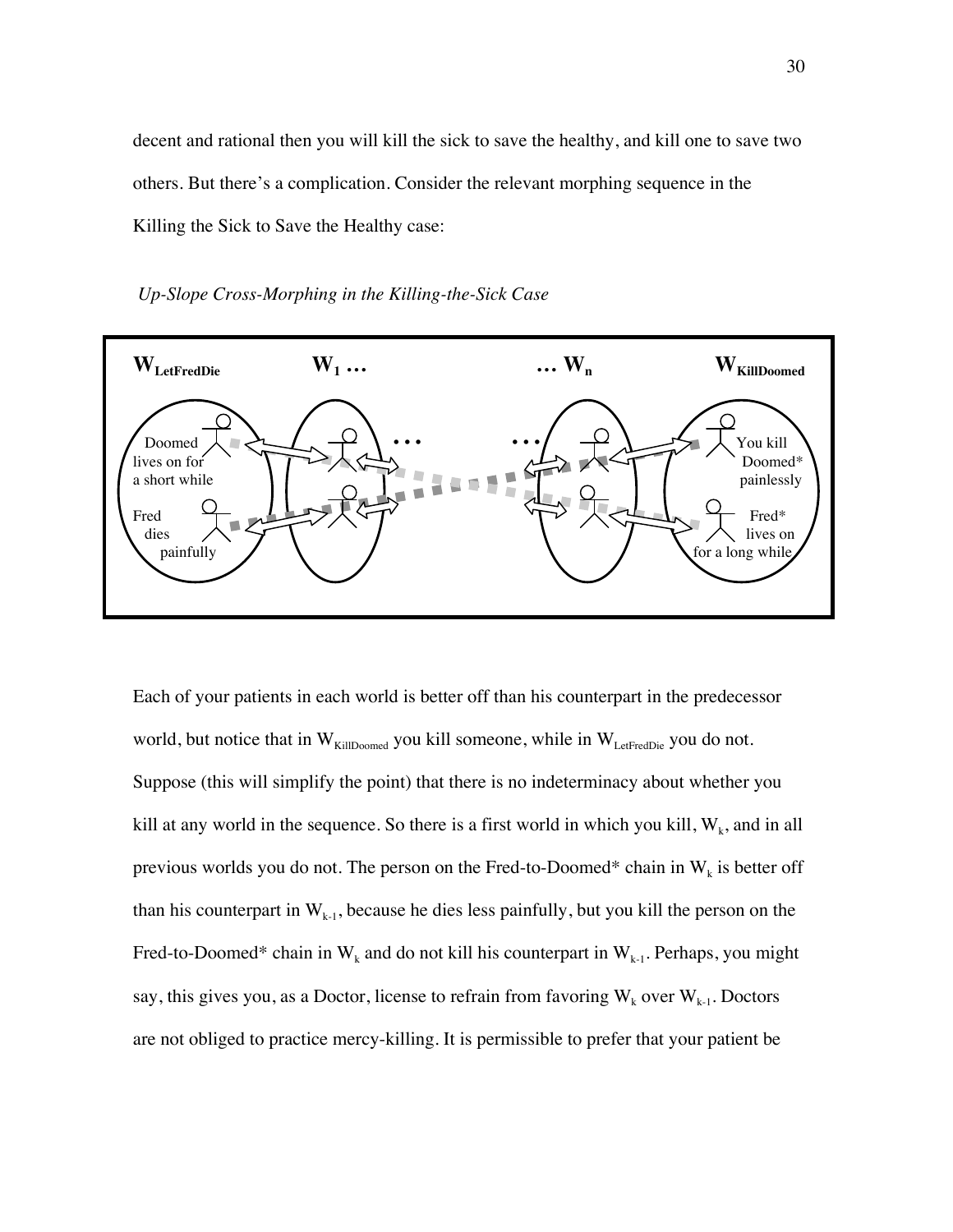allowed to die a painful death rather than be killed, painlessly, by you. So the morphing argument does not apply.

Fair enough. But there is another important moral here: the claim that people of a certain kind (doctors, parents, army officers…) ought not to kill a person for somebody else's benefit is only as good as the claim that people of that kind ought not to kill a person for his own benefit. More generally (because the argument could be run for any kind of harm): if you think that there are situations in which we ought to impose local harms on people so as to benefit them in the longer term, then you must think that there area corresponding situations in which we ought to impose local harms on some people so as to benefit other people in the longer term.

This is a challenge to moral common-sense, which has it that there is a big difference between harming someone for his or her own sake and harming someone for someone else's sake. And it arises not from familiar, highly controversial consequentialist assumptions (that what matters, in both cases, is whether the outcome of our harming is worse simpliciter than the outcome of our not harming) but from seemingly innocuous assumptions about practical rationality and the metaphysics of identity across states of affairs.

#### **3.4 Summing Up**

If you are benevolent (in the sense that you want particular people to be better off) and rational (in the sense that your preferences are transitive and insensitive to irrelevant alternatives) then you will care very much about what happens, but surprisingly little about *to whom* it happens.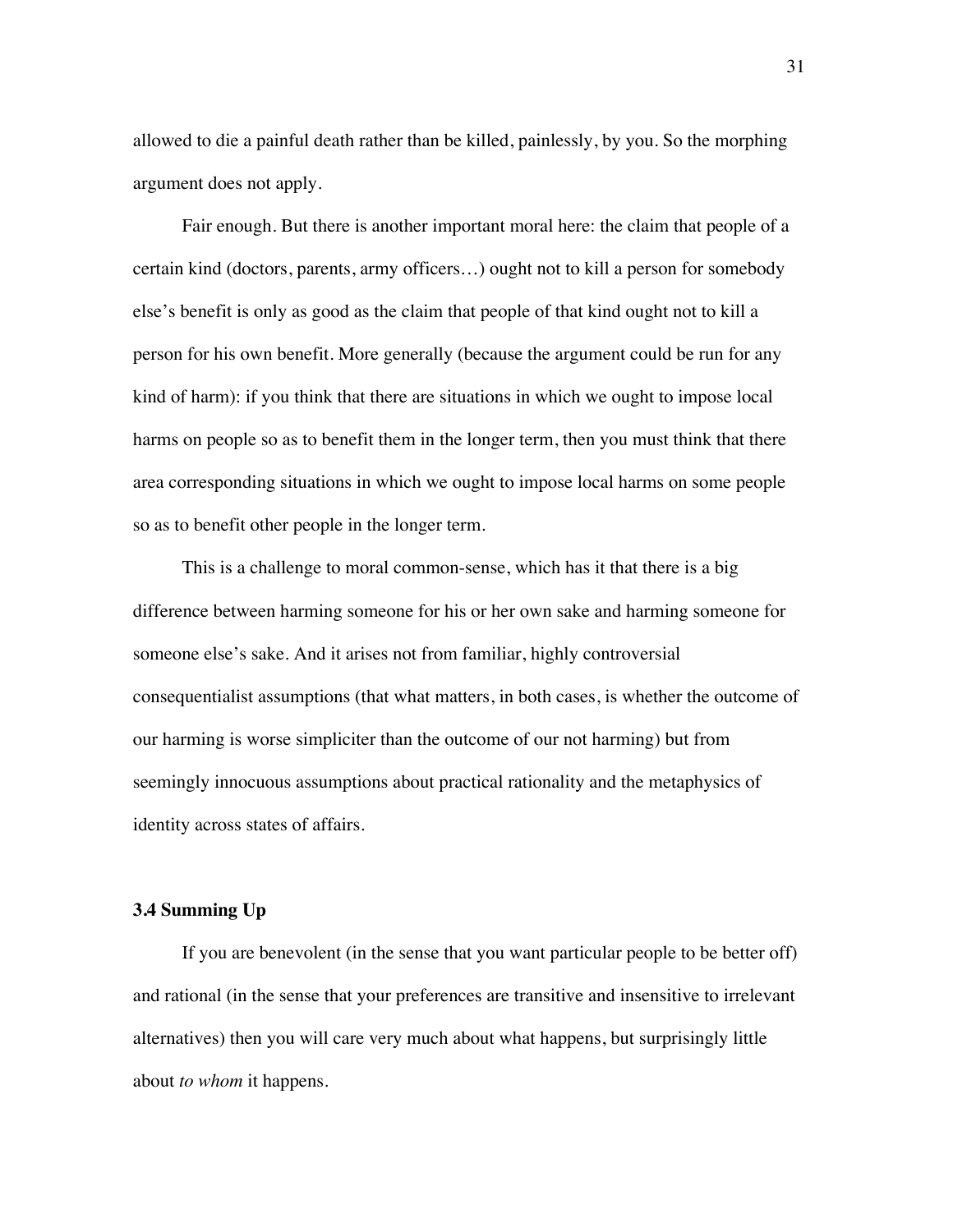#### *References*

- Benetar, David (1997): "Why it is Better Never to Come into Existence" *American Philosophical Quarterly* 34.
- Broome, John (1999): *Ethics out of Economics*, Cambridge: Cambridge University Press
- Hare, Caspar (2007): "Voices From Another World: Why We Cannot Help But Respect the Interests of People Who Do Not, and Will Never, Exist." *Ethics* 117 (3)
- Harris, John (1998): "Rights and Reproductive Choice", in *The Future of Human Reproduction: Ethics, Choice and Regulation*, ed. John Harris and Soren Holm, Oxford: Clarendon
- Hawkins, Joel and Montero, Barbara (2000): "Utilitarianism in Infinite Worlds," *Utilitas* 12(1), 91-96.
- Hirose, Iwao (2001): "Saving the Greater Number Without Combining Claims", *Analysis* 61.4
- Kamm, Francis (1993): *Morality, Mortality Volume 1: Death and Whom to Save From It*, Oxford: Oxford University Press
- Kagan, Shelly and Vallentyne, Peter (1997): "Infinite Value and Finitely Additive Value Theory", *Journal of Philosophy* 94(1), 5-26.
- Lewis, David (1968): "Counterpart Theory and Quantified Modal Logic", *The Journal of Philosophy*, 65: 113-26, reprinted, with postscripts, in his (1983) *Philosophical Papers Vol. 1*, Oxford: Oxford University Press
- Lewis, David, (1971): "Counterparts of Persons and Their Bodies", *The Journal of Philosophy,* 68: 203-11, reprinted in his (1983) *Philosophical Papers Vol.1*, Oxford: Oxford University Press
- Lewis, David (1986): *On the Plurality of Worlds*, Oxford: Blackwell
- Mulgan, Tim (2002): "Transcending the Infinite Utility Debate", *Australasian Journal of Philosophy* 73(3), 401-404.
- Nozick, Robert (1974): *Anarchy, State and Utopia*, Basic Books
- Parfit, Derek (1984): *Reasons and Persons*, Oxford: Oxford University Press
- Parsons, Josh (2002): "Axiological Actualism", *Australasian Journal of Philosophy* 80